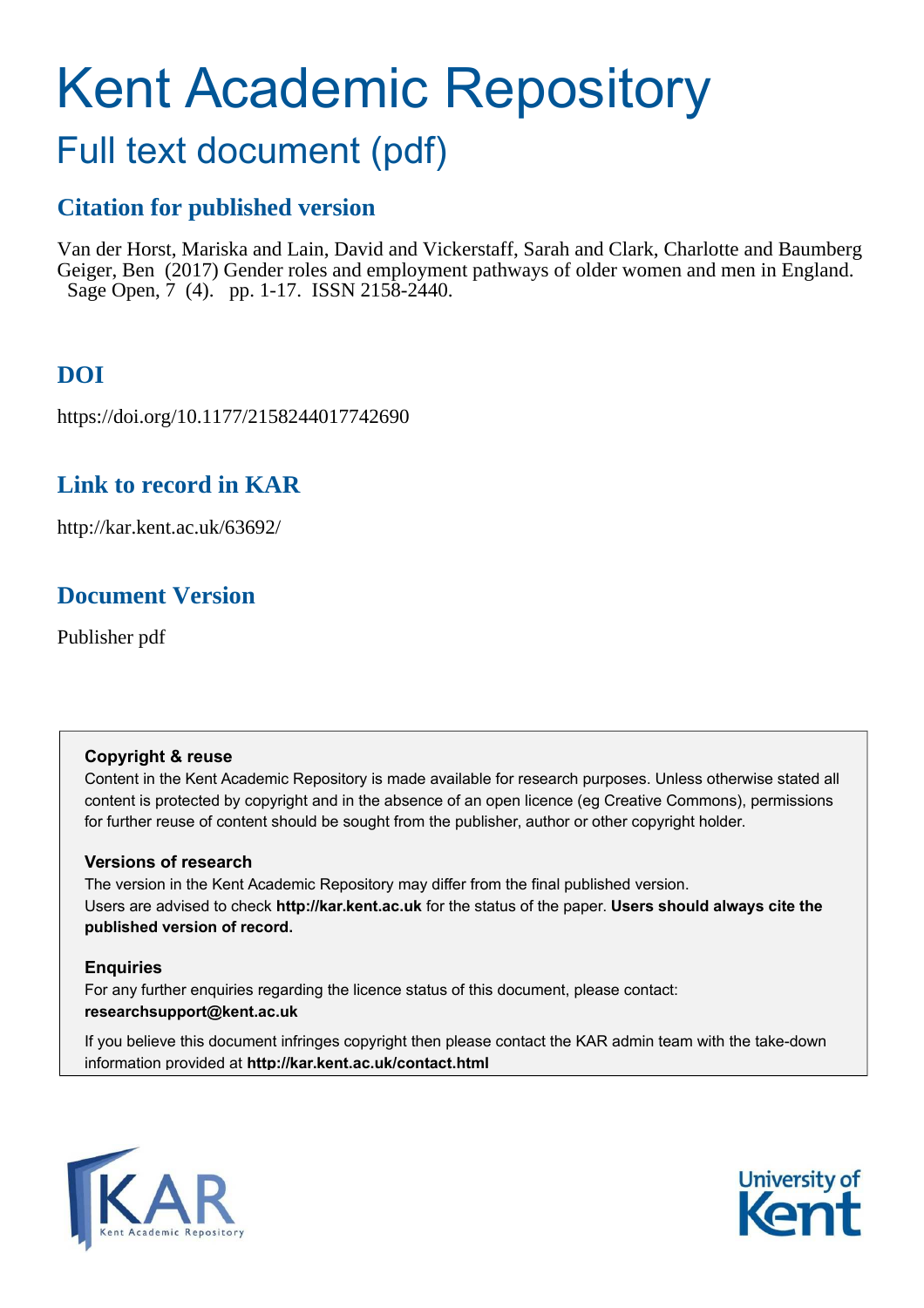*Article*

**[742690](http://crossmark.crossref.org/dialog/?doi=10.1177%2F2158244017742690&domain=pdf&date_stamp=2017-12-06)**SGOXXX10.1177/2158244017742690SAGE Open**Van der Horst et al.**

*research-article*20172017

## **Gender Roles and Employment Pathways of Older Women and Men in England**

DOI: 10.1177/2158244017742690 SAGE Open October-December 2017: 1-17 © The Author(s) 2017 [journals.sagepub.com/home/sgo](https://journals.sagepub.com/home/sgo)



**Mariska van der Horst<sup>1</sup> , David Lain<sup>2</sup> , Sarah Vickerstaff<sup>1</sup> , Charlotte Clark<sup>3</sup> , and Ben Baumberg Geiger<sup>1</sup>**

#### **Abstract**

In the context of population aging, the U.K. government is encouraging people to work longer and delay retirement, and it is claimed that many people now make "gradual" transitions from full-time to part-time work to retirement. Part-time employment in older age may, however, be largely due to women working part-time *before* older age, as per a U.K. "modified male breadwinner" model. This article therefore separately examines the extent to which men and women make transitions into part-time work in older age, and whether such transitions are influenced by marital status. Following older men and women over a 10-year period using the English Longitudinal Study of Ageing, this article presents sequence, cluster, and multinomial logistic regression analyses. Little evidence is found for people moving into part-time work in older age. Typically, women did not work at all or they worked part-time (with some remaining in part-time work and some retiring/exiting from this activity). Consistent with a "modified male breadwinner" logic, marriage was positively related to the likelihood of women belonging to typically "female employment pathway clusters," which mostly consist of part-time work or not being employed. Men were mostly working full-time regardless of marital status. Attempts to extend working lives among older women are therefore likely to be complicated by the influence of traditional gender roles on employment.

#### **Keywords**

extended working lives, gender differences, the United Kingdom, sequence analysis, gender roles

#### **Introduction**

Aging populations in many advanced countries, combined with a trend toward early exits from the labor market, have put pressure on current pension schemes (Fasang, 2009) and have led to pension reforms in many industrialized countries (Taylor, 2013) including the United Kingdom (Lain & Vickerstaff, 2014). Early exits from the labor market are seen as problematic, and as a result, the U.K. government is promoting extended working lives (Lain & Vickerstaff, 2015; Weyman, Wainwright, O'Hara, Jones, & Buckingham, 2012). This includes initiatives to equalize male and female state pension ages to 65, and then to raise them to age 68 and beyond (Lain, 2016). Likewise, mandatory retirement was abolished for most workers in 2011, theoretically enabling individuals to choose to work beyond age 65 (Phillipson, Vickerstaff, & Lain, 2016). Special attention has been given to women as they have been seen to retire earlier on average than their male counterparts (Altmann, 2015). Women's labor market participation rates decline from the age of 55, and less than half are working at 60 to 65 (Vickerstaff & Loretto, 2017). Nevertheless, *overall* employment for women aged 55 to 64 rose from 43% to 53% between 2001 and 2013, compared with 62% to 67% for men over the same period (Phillipson et al., 2016).

These changes in political climate as well as trends in labor market participation of older men and women indicate a need to investigate to what degree employment pathways of men and women are still gendered. Differences between older male and female employment patterns may be more significant than policymakers assume. There has always been a recognition that female careers are affected during "childrearing years," which is why years out-ofwork due to childrearing have been taken into account in state pensions. However, there are good reasons for believing that domestic care arrangements at younger ages will have a longer term impact on female (and male) employment in older age. Writing in the 1990s, O'Connor, Orloff, and Shaver (1999) identified the United Kingdom as a "modified male breadwinner/female caregiver" society, in which women often work part-time as secondary earners to

<sup>1</sup>University of Kent, Canterbury, UK <sup>2</sup>Newcastle University, Newcastle upon Tyne, UK <sup>3</sup>Queen Mary University of London, Charterhouse Square, UK

#### **Corresponding Author:**

Mariska van der Horst, School of Social Policy, Sociology and Social Research, University of Kent, Cornwallis East, Canterbury, Kent CT2 7NF, UK. Email: [m.f.j.van-der-horst@kent.ac.uk](mailto:m.f.j.van-der-horst@kent.ac.uk)

Creative Commons CC BY: This article is distributed under the terms of the Creative Commons Attribution 4.0 License  $\odot$ (cc) (http://www.creativecommons.org/licenses/by/4.0/) which permits any use, reproduction and distribution of the work without further permission provided the original work is attributed as specified on the SAGE and Open Access pages (https://us.sagepub.com/en-us/nam/open-access-at-sage).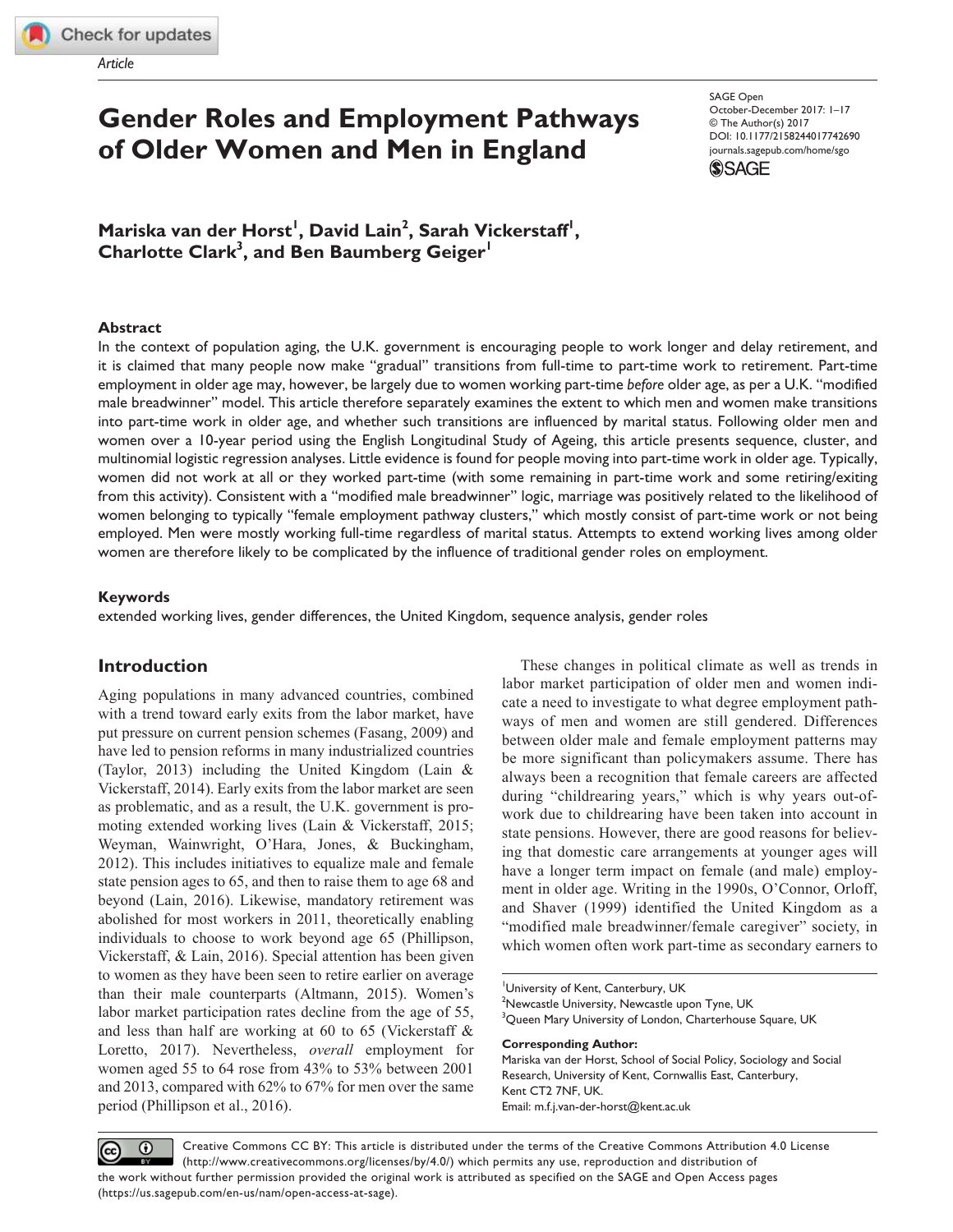supplement the earnings of their full-time working husbands. It is quite possible, therefore, that for this current generation of older female workers, their status as parttime, secondary earners has persisted over time. Alternatively, it may be that older women and men moved into (or perhaps returned to) part-time employment.

Knowing which, if either, of these is true is important. Women are arguably less likely to willingly extend their working lives if they were already in marginal part-time jobs as secondary earners when they reached older age (Loretto & Vickerstaff, 2015). However, little is known about the *pathways* that women and men follow in later career stages. Much of the current research is either based on cross-sectional data, looking at an individual's status at only one point in time, or it looks at a single work transition (e.g., moving into retirement). There are only a few existing studies which examine the employment pathways that individuals take in their older age (e.g., Fasang, 2009, 2010; Han & Moen, 1999; Riekhoff, 2016; Tang & Burr, 2015). When late career transitions are examined, the role of gender is often overlooked (cf. Loretto & Vickerstaff, 2015). Most research on late career transitions does not explicitly model gender differences (Damman, Henkens, & Kalmijn, 2014; Fasang, 2009; but see Chandler & Tetlow, 2014; Tang & Burr, 2015). When gender is taken into account, studies are also often biased because only women who are working, or working above a certain number of hours, are selected (e.g., De Preter, Van Looy, Mortelmans, & Denaeghel, 2013; Radl, 2013); this ignores the fact that women are more likely to have spells not being employed or being employed in marginal jobs. In this study, we include (men and) women regardless of whether they are working or working full-time.

We also explicitly take variation among men and women into account. Rather than suggesting that we would expect similar employment patterns regardless of home situation, we expect that marital status will be an important factor for the likelihood of men and women having more traditional employment patterns. The "modified male breadwinner/ female caregiver" model implies having a partner fulfilling the other role.

This article therefore seeks to address this gap in the literature, by using sequence/cluster and multinomial logistic regression analyses to examine the "working-time pathways" that older women and men followed over a 10-year period in England. This is based on an analysis of the English Longitudinal Study of Ageing (ELSA). The analysis focuses on the *order in which periods of inactivity and full-time and part-time work occur*, rather than the exact *timing* of particular transitions (e.g., Fasang, 2010, 2012). This is important because we want to see, for example, whether people (especially women) work full-time throughout, or whether "clusters" emerge from the data that suggest people commonly move from full-time work to part-time work in older age.

The article starts by reviewing contemporary debates about the changing nature of work/retirement, which include

the expectation that "gradual" pathways to retirement have already emerged. We then explain why we think this is unlikely, and theorize why we expect to see "modified male breadwinner" late career pathways in the English context. We outline the data and methods and then present the results. We focus on two research questions:

**Research Question 1:** To what extent do we see "maledominated" and "female-dominated" employment pathway clusters, consistent with a modified male breadwinner model?

**Research Question 2**: In the absence of a male breadwinner, to what extent does being an unmarried woman increase the likelihood of taking a typically male pathway?

The article concludes by considering the implications of the findings for future cohorts of older women in England.

#### **Contemporary Debates About Work/ Retirement Transitions**

It is important to note that it was not until the 1950s and 1960s that retirement became a mass phenomenon structured around fairly fixed and predictable retirement ages in the United Kingdom, those of 65 in the case of men and 60 for women; mandatory retirement also become fairly common at this time in the United Kingdom, limiting opportunities to continue working (Phillipson, 2015). This period of relative stability did not last long however—In the 1970s and 1980s, there was mass expansion of early retirement (or rather early exit) in the context of unemployment and structural change in the labor market (Lain, 2016). From the mid-1990s onward, the situation appeared to be changing once again, with employment of older people leveling out and then beginning to rise.

In recent years, debates about the changing nature of work and retirement in the United Kingdom have come to be influenced by perceived developments in the United States. In the United States from the 1990s onward, it was argued that as people began working longer, they were increasingly said to be downsizing from "career jobs" into so-called "bridge employment" in older age. Giandrea, Cahill, and Quinn (2009), for example, asserted that "gradual or phased retirement now appears to be the norm [in the US]" (p. 550). Moen (2004) likewise claimed that a new life stage had emerged, which she dubbed "midcourse" or more lately "encore adulthood" (Moen, 2016). This life stage is in between career building and old age, with individuals doing a range of paid and unpaid activities "post-career" in their fifties, sixties, and seventies (Moen, 2004, 2016). There is some debate about this in the United States though; Calvo, Madero-Cabib, and Staudinger (2017) question whether de-standardization of retirement has happened to the degree suggested in previous research.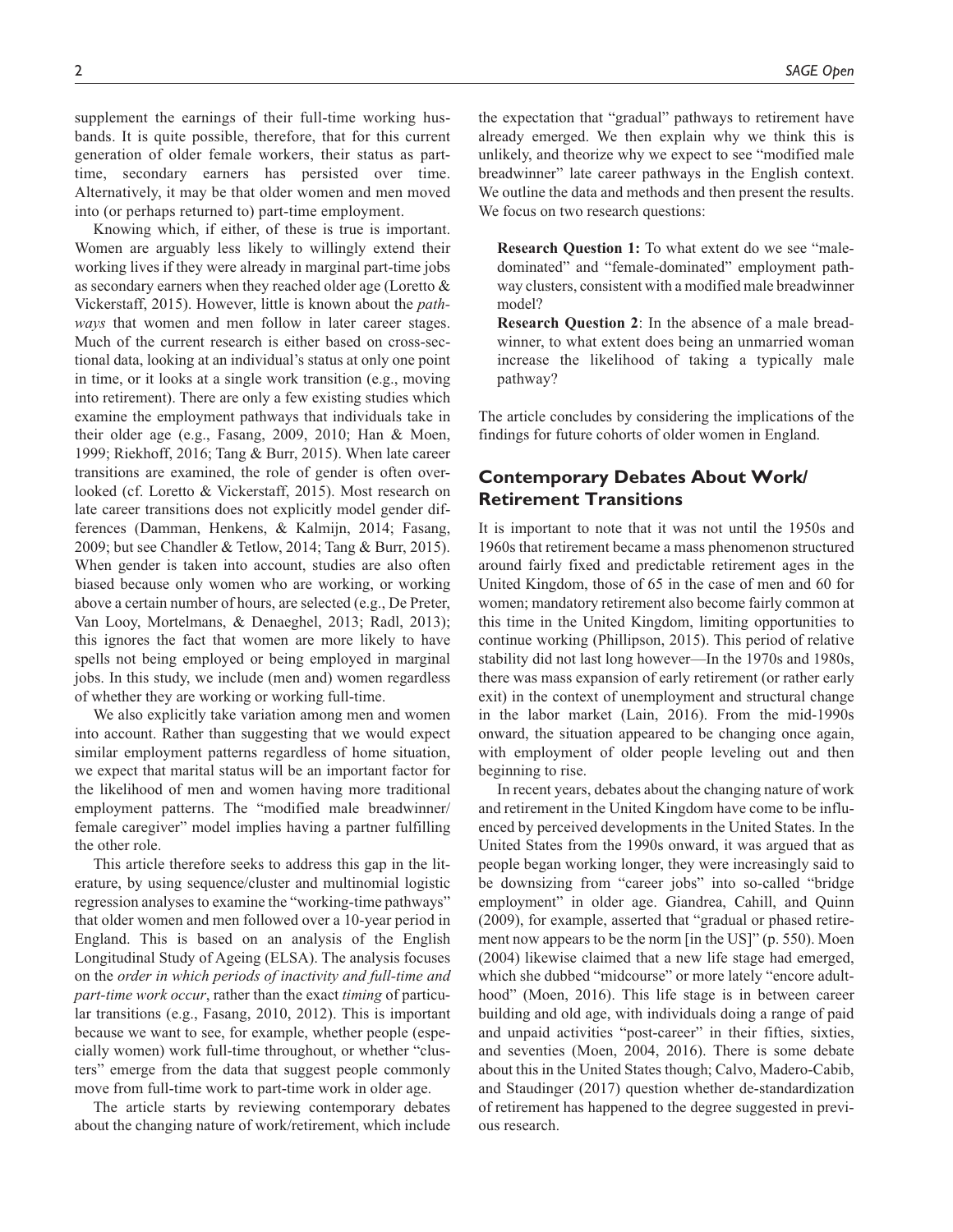It is now assumed by policymakers and academics that more gradual pathways to retirement are also occurring in the United Kingdom, as they are said to have done in the United States. John Cridland (2016), in his interim review of state pension ages, for example, said,

The nature of work and retirement is changing, as people move from the old model of a fixed retirement age leading to a defined period of retirement to a more flexible approach where people may wish to work part-time or change career in later life. (p. 11)

For Cridland (2016), part-time work represented a "key characteristic of the employment patterns of older workers" (p. 11) and this "may mean that there is more opportunity to avoid retiring too early, when it is not financially prudent to do so" (p. 86). It is therefore thought that, as people extend their working lives, they are increasingly moving into parttime work in older age. Consistent with this, it is known that most people working at ages 65 to 74 in 2012 were working shorter hours than they had done 10 years previously, at around 25 hr per week on average (Lain, 2016).

While there has been an increase in employment beyond age 65, with the majority working part-time, we cannot automatically assume gradual retirement is "the norm." For one thing, it remains the case that only a small minority of people work at this age. Furthermore, while many older full-timers *want* to reduce their working hours, there is ample evidence that they often see few opportunities to do so (Weyman et al., 2012). And even though many individuals may support the idea of phased retirement, comparatively few companies in the United Kingdom appear to actively offer it (Lain & Vickerstaff, 2014). Analysis of the first four waves of the ELSA survey (2002-2008) showed that only 9.2% of workers aged below state pension age in 2002 moved from fulltime to part-time work (Crawford & Tetlow, 2010). This analysis is now somewhat dated, but it does raise the question of whether relatively high rates of part-time work among older people may simply reflect the continuation of part-time jobs held by women at earlier ages.

#### **Theorizing Gendered Late Careers**

#### *Gender Asymmetry, Male Breadwinners, and Retirement Transitions*

If late careers in the United Kingdom reflect previous employment patterns for women and men, as suggested, it is important to consider the societal/policy factors that help perpetuate full-time employment for men and part-time work for women. O'Connor et al.'s (1999) work is useful in this regard, because it theorizes how labor market and family policies influence female employment differently across a range of "liberal" welfare states, including the United States and the United Kingdom. As with other comparative research (Ebbinghaus, 2006; Esping-Andersen, 1990; Fasang, 2010;

Hofacker, 2010), O'Connor et al. recognize the liberal heritage of social policy in the United Kingdom and the United States, involving a relatively limited role for the state. However, in the United States, this is said to result in a policy logic of "gender sameness," which assumes that all adults are workers and they will look to the market for the services needed. As a result, female labor market participation is typically full-time, to acquire the necessary incomes and benefits needed to live (such as health care; see also Lyonette, Kaufman, & Crompton, 2011). In contrast, in the United Kingdom, a system of "gender difference" operates, with the state recognizing the role of women as carers to a greater degree, for example, through the provision of (ungenerous) family benefits. As a result, in the United Kingdom, a "modified male breadwinner/female caregiver" system dominates, under which men typically work full-time, while their partner contributes to the household income with earnings from part-time work. It is important to note that the proportion of female workers of all ages working part-time has remained at about 40% for the last 30 years (Office for National Statistics [ONS], 2013), suggesting that this model has retained significance since the publication of O'Connor et al. (1999).

These political/societal arrangements are important, because they influence the degree to which there is likely to be a "gender asymmetry" in terms of work and retirement decisions (Vickerstaff, 2015). A number of studies across a range of countries show that "husbands play a more significant role in women's retirement decisions than vice versa" (Pienta & Hayward, 2002, p. S204; see also Henretta, O'Rand, & Chan, 1993; Vickerstaff et al., 2008). It is notable, for example, that a Swedish panel survey found that women were more likely than men to give their partner's retirement as a factor in their own reason for retirement (Nordenmark & Stattin, 2009). There are two probable (related) reasons for this. First, gender norms may mean that men retire for a particular reason (e.g., financial ability or health issues) and their female partners follow (Vickerstaff, 2015). Humphrey et al. (2003) found that in the U.S. context, women were more likely than men to give family reasons as an explanation for early retirement. Second, women have fewer resources (including pension wealth) and contribute less earnings to the household on average than men, which makes it less likely that they will be the ones continuing to work for financial reasons if their partner is not. Research by Banks, Emmerson, and Tetlow (2007), for example, found that female retirement timing was influenced by their partner's pension wealth, not their own (see also Komp, van Tilburg, & van Groenou, 2010, for evidence from other European Union countries). In instances where men's income and pension entitlements exceed that of their partner to a considerable degree, women are likely to simply "fit in" around their partner's trajectory. Women may therefore have less "bargaining power" with regard to work/retirement decisions when they have fewer resources (Jia, 2005). In the case of the U.K. modified male breadwinner model, therefore, we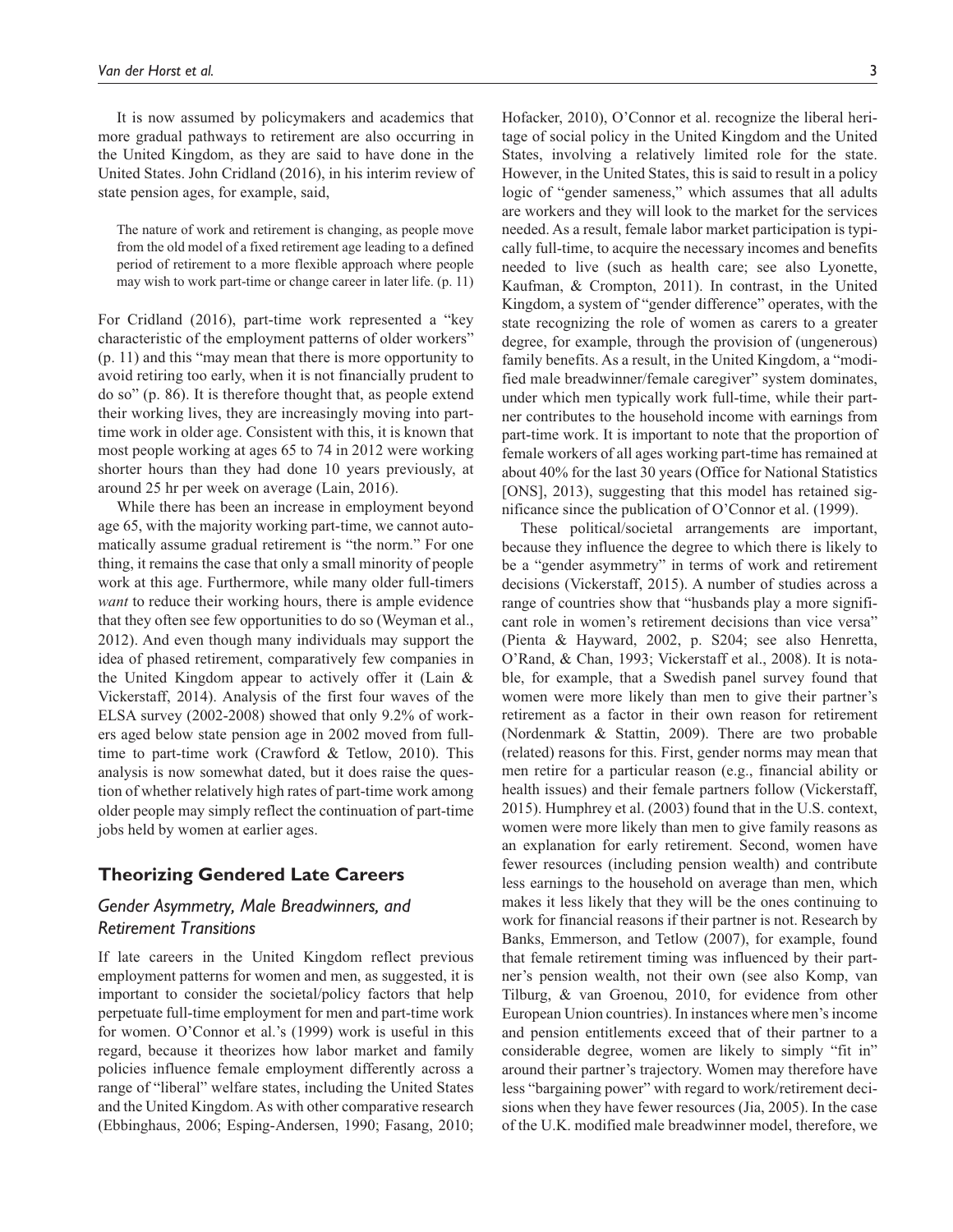|                           | Description of transition                           | Disproportionately | Effect of marriage<br>on women being<br>in the category | Effect of marriage<br>on men being in<br>the category |
|---------------------------|-----------------------------------------------------|--------------------|---------------------------------------------------------|-------------------------------------------------------|
| Expected Pathway I        | Full-time throughout                                | Male               | Negative                                                | None                                                  |
| <b>Expected Pathway 2</b> | Full-time $\rightarrow$ part-time                   | Male               | Negative                                                | None                                                  |
| Expected Pathway 3        | Full-time $\rightarrow$ exit                        | Male               | Negative                                                | None                                                  |
| <b>Expected Pathway 4</b> | Return (work $\rightarrow$ exit $\rightarrow$ work) | Male               | Negative                                                | None                                                  |
| <b>Expected Pathway 5</b> | Part-time throughout                                | Female             | Positive                                                | None                                                  |
| Expected Pathway 6        | Part-time $\rightarrow$ exit                        | Female             | Positive                                                | None                                                  |
| <b>Expected Pathway 7</b> | Long part-time $\rightarrow$ short part-time        | Female             | Positive                                                | None                                                  |
| <b>Expected Pathway 8</b> | Out all waves                                       | Female             | Positive                                                | None                                                  |
| <b>Expected Pathway 9</b> | Died                                                | Male               | None                                                    | Negative                                              |

**Table 1.** Expectations Regarding Gendered Differences in Labor Market Transitions.

might expect that female patterns are strongly influenced by gender role conventions and influenced by the presence of a partner.

In the context of the U.K. "modified male breadwinner model," we would therefore predict the late career trajectories of older women and men to be strongly gendered and follow the expectations listed in Table 1. These are to be examined by following the employment trajectories of older people over a 10-year period (see below). The rows in Table 1 present a variety of expected pathways we predict we will see in the data. The third column shows the expected gender differences in these pathways. The main argument on which these gender differences are based is that men are more likely to be working full-time and women will be more likely to be working part-time (as primary caregiver and secondary earner) or not working at all (in a more traditional breadwinner sense). The fourth and fifth show how we predict marriage will affect the likelihood of women and men being in the expected pathway. The main argument here is that we expect women to be more affected by marriage than men because of the typical asymmetry of labor market participation in modified male breadwinner households.

Based on this reasoning, Expected Pathways 1 to 3 are assumed to be dominated by men because they all start with working full-time in the earlier stages, whether they involve being full-time throughout (Expected Pathway 1), moving from full-time to part-time work (Expected Pathway 2), or moving from full-time work to complete exit (Expected Pathway 3). We expect movements into part-time work to be less common than the more traditional "male breadwinner pathways" of working full-time throughout or retiring/ exiting from full-time work. In addition, it is suggested that returning to work after an absence is likely to be disproportionately a "male" transition, because women will be less likely than men to return to work for financial reasons, given the importance of gender norms/resources (Expected Pathway 4).

In the case of each of these four expected "male" pathways, we suggest that a "modified male-breadwinner" logic means that marriage reduces the likelihood of women being

in these "male" transition types. This is because the (modified) male breadwinner logic assumes that there is a male breadwinner. In the case of single women, there would be no "male breadwinner" to influence employment patterns. The influence of marriage on employment for men, on the contrary, is not predicted to be large. This is because men are more often than not the "breadwinner" when they live in couples, and by definition, they are the "breadwinner" when they are single as well. The only impact marriage is predicted to have on men is that it will reduce the likelihood of dying in "early older age," because marriage is known to have positive health benefits for men (Grundy & Tomassini, 2010; Expected Pathway 9).

The remainder of the trajectory types predicted in Table 1 is expected to be dominated by women. The first two are fairly traditional: working part-time throughout the period and moving from part-time work to exit (Expected Pathways 5 and 6). In addition, we allow for the possibility that women may also downsize, from long to short part-time hours (Expected Pathway 7). Finally, we predict that women are more likely than men to be out of work throughout the entire period, consistent with a "pure" breadwinner logic (Expected Pathway 8). Overall, we predict that being married will increase the likelihood of women being in these typically "female" clusters. If there is no male partner, women may need to work more hours for financial reasons and they may have less caregiving tasks enabling longer working hours. Once again, we expect marital status to have no large impact on men being in these female-dominated clusters, because men are similarly likely to be the "main breadwinner" within households, irrespective of whether they are married or not.

#### **Analytical Strategy**

#### *Introducing the Strategy*

As discussed above, we want to ascertain first whether "employment pathways" emerge from the data that can be categorized as being dominated by men or women, consistent with the "modified male breadwinner" logic (Research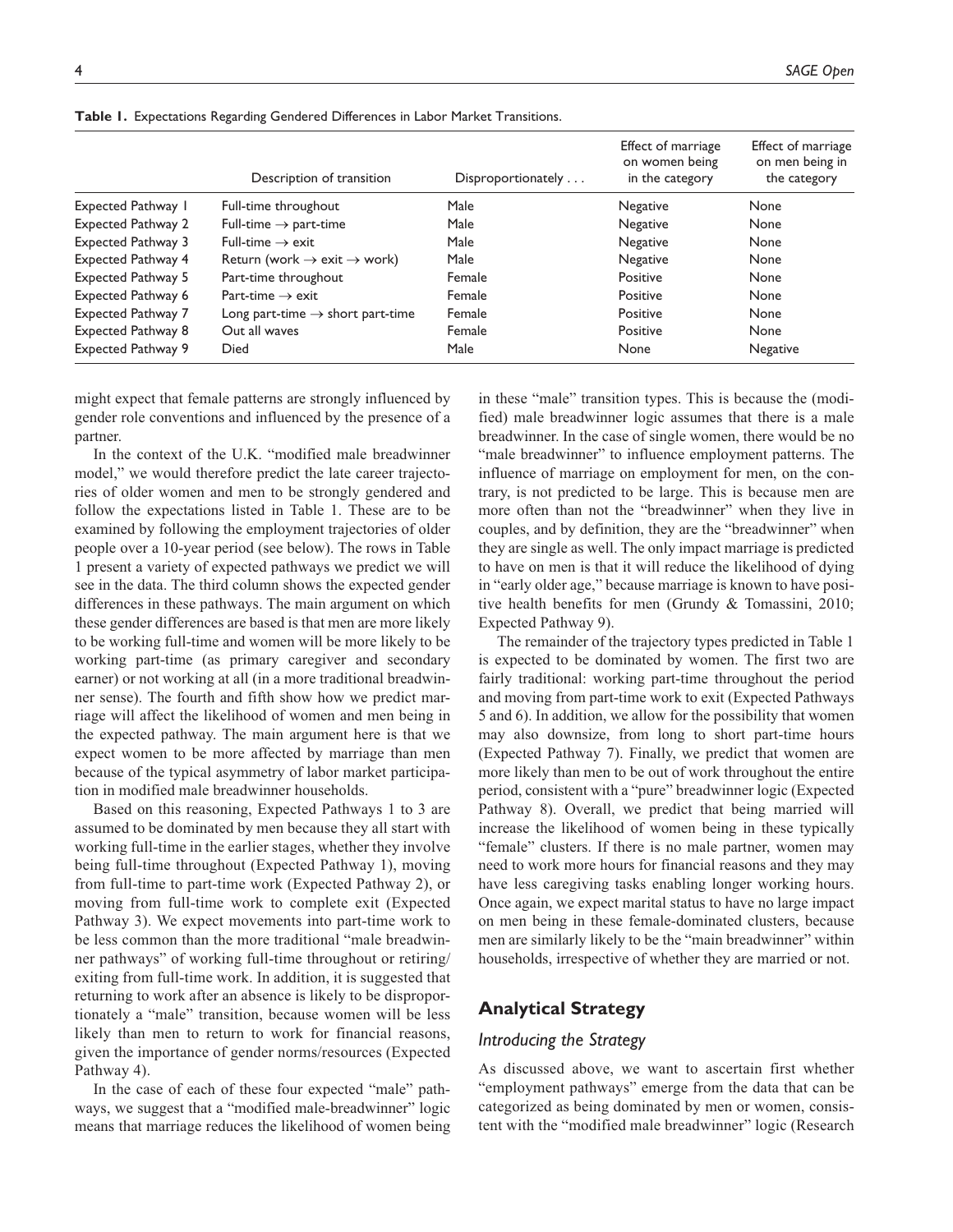Question 1). In doing so, we need to use sophisticated analytical techniques to categorize potentially complex transitions over an extended period of time (10 years) into trajectory types. This is important because we want to take into consideration the *ordering* of events, and whether, as a result, we can identify structured pathways, such as individuals moving from full-time to part-time work in older age. In this example, we might expect to see a cluster of people moving from full-time employment, to part-time work, to retirement, but the exact timing of events is of less importance than the ordering. We therefore use sequence and cluster analyses to allocate people to different pathwaycluster types.

Sequence analysis has been little used in relation to older worker trajectories, and previous studies have not used it in exactly the same way as it is used here. Riekhoff (2016), for example, measures de-standardisation and differentiation of work/retirement transitions in the Netherlands, rather than clustering pathways into different "types." Fasang (2010), alternatively, looked at work/retirement trajectories in the United Kingdom and Germany in the period up to 2006. Although Fasang's (2010) study found that part-time employment was more common among women than men in both countries, it is difficult to ascertain from the analysis exactly how common these pathways were for women, as this was not the main focus of the article. Furthermore, our study differs from Fasang (2010) because we explicitly examine the influence of marriage on the working-time pathways women and men follow. This is important because it is a true test of whether the "modified male breadwinner" model of O'Connor et al. (1999) influences female employment as hypothesized. Finally, Fasang's (2010) study focuses on a cohort that was born between 1923 and 1940, up to almost 20 years earlier than the one examined here. It is therefore possible that gender norms have changed for the more recent cohort examined here, born during/after the Second World War (between 1942 and 1952).

To identify whether or not pathways are dominated by women or men, the results are presented as predicted likelihood of women and men being in each pathway cluster, based on multinomial logistic regression analyses. Following this, separate multinomial logistic regression analyses are presented for women and men, to examine the extent to which marriage influences women being in typically "male" or "female" clusters, as per Research Question 2. Before we can outline these approaches in more depth, it is important to examine the data used and the variables constructed.

#### *Data*

This article analyzes the first six waves of ELSA (Marmot et al.,  $2015$ ).<sup>1</sup> We look at individuals who were in the first wave of the ELSA survey (2002/2003) aged 50-60 and follow them for 10 years (until 2012/13). By selecting people aged between 50 and 60 (inclusive) in the first wave, and 60

to 70 in the final wave, we therefore exclude older individuals for whom work/retirement transitions over the period are less likely. These people were born between 1942 and 1952 and reach(ed) the state pension age between 2002 and 2014 (women) or 2007 and 2017 (men).<sup>2</sup>

We selected individuals aged 50 to 60 in Wave 1 of the survey. Less reliable "proxy interviews" answered by someone else were then deleted. Some individuals had been added to the survey at later waves, so we selected only individuals participating in all six waves to be able to track their trajectories. Finally, we selected only individuals who were core members of the dataset as these were the respondents aimed to be representative for the population. This resulted in 14,742 observations. Aside from missing data due to wave nonresponse (included under Step 3 above), there is a smaller amount of item-missing data as not all respondents answered all questions used in this article. Because of item-missing data at any single wave, we ended up with 13,716 observations (93.04% of remaining sample) nested in 2,286 respondents. In Web Appendix A, there is a deeper consideration of the wave-missing and item-missing data.<sup>3</sup> In general, individuals with a higher educational level and a higher income level were less likely to having missing waves. Individuals who were married were more likely to have at least one missing wave, but there was not a significant gender, age, or health difference.

#### *Variables for Sequence Analysis*

In sequence analysis, the variable of interest is the sequence (or pathway) itself. A sequence consists of various states that individuals can be in that are mutually exclusive. In each wave, an individual can be in one state at the time, and the pathway shows the trajectory of the individual. The states we looked at were whether someone was in paid employment (full-time or part-time), in self-employment (full-time or part-time), not employed, or dead. We included people who died over the period to avoid biasing the estimates because this is a form of attrition that is likely to vary by gender, age, education, and health. Individuals who died over the observation period were given the state "dead" for that wave and all subsequent waves. Hence, to give an example, an individual's sequence can be full-time employed in the first two waves, part-time in the subsequent three waves, and dead in the last wave.

We now describe how each state is exactly measured. The employment status of individuals was taken from a derived variable in the dataset which indicated whether the respondent was employed or self-employed. People who were not in paid work or self-employment were considered not-employed. Individuals in paid employment and self-employment were categorized by how many hours they usually worked in a week. We divided this variable in three categories: (a) short part-time work (1-15 hr/week), (b) long part-time work (16- 34 hr/week), and (c) full-time (35 hr/week or more). We make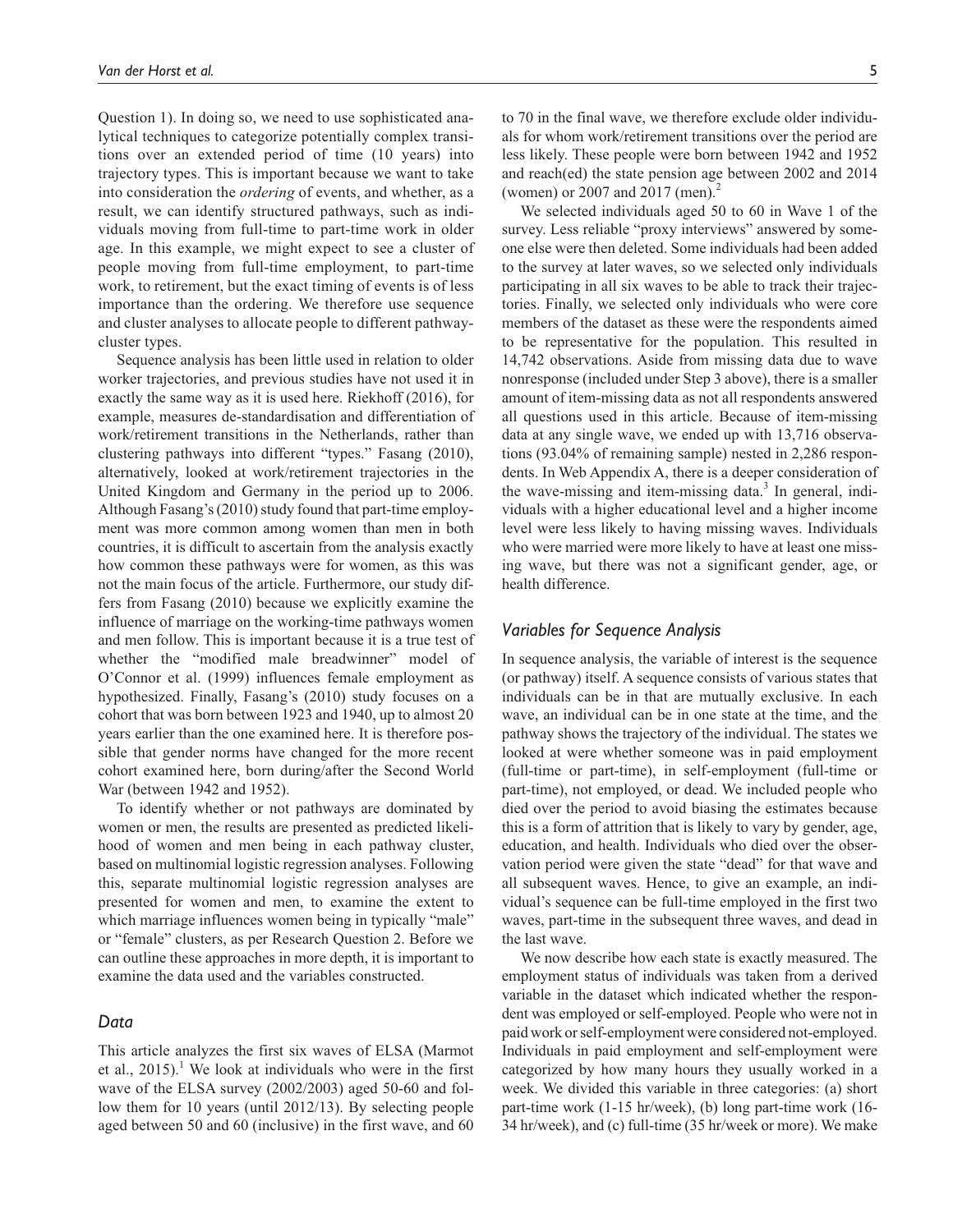a distinction between different types of part-time work because we want to allow for the fact that a "female" downsizing in employment may occur, from "large" part-time to "small" part-time (Expected Pathway 7). We follow many previous U.K.-based studies by using the cutoff of below 16 hr a week for "small" part-time work (see, for example, Harkness & Evans, 2011; Kodz et al., 2003).<sup>4</sup> There is no official definition of how many hours full-time work equates to, but we followed U.K. government statement that "a full-time worker will usually work 35 hours or more a week" (Government Digital Service, 2016). Individuals were categorized separately as employees or self-employed because we expect self-employed individuals to find it easier to reduce their working time (Lain, 2016); on the basis of previous research, we do not expect many older employees to move into self-employment in older age (Parker & Rougier, 2007).

#### *Other Variables*

In addition to the labor market variables described above, several variables were used to predict which pathway clusters people ended up in. First, we looked at marital status in the first wave, drawing on the survey question: "What is your current legal marital status?" When the respondent was currently married (regardless of whether this was a first marriage or not), the respondent was considered married. The respondent was considered "not married" if they were never married, legally separated, divorced, or widowed. As more than 70% were currently married, we made no further distinction.

It is important to take into account a range of other factors, beyond marital status, that are likely to influence the employment of older married and unmarried women and men. This includes age differences, because the likelihood of working decreases as people get older (Lain & Vickerstaff, 2015), and there may be differences in the average age of married and unmarried individuals. Likewise, education is known to increase the likelihood of working in older age (Lain & Vickerstaff, 2015), and in this cohort, older men are (marginally) more likely to have tertiary education than women (Organisation for Economic Co-operation and Development [OECD], 2012). In addition, health influences the ability to work, and married men are likely to have better health than their single counterparts; the evidence for women is less conclusive (see Grundy & Tomassini, 2010; Robards, Evandrou, Falkingham, & Vlachantoni, 2012). Finally, we might expect the financial need to work to vary between different groups—for example, we might expect this to be stronger for single women than men (Tinios, Bettio, & Betti, 2015). In the analysis that follows, we therefore "control" for differences in age, education, health, and income.

We distinguished between the age groups 50 to 53, 54 to 56, and 57 to 60 at the first wave. We did not use age as a continuous variable, because it was not normally distributed. Each age group contained approximately a third of the respondents.

|  | SAGE Open<br>$\sim$ $\sim$ $\sim$ $\sim$ $\sim$ $\sim$ |
|--|--------------------------------------------------------|
|  |                                                        |

**Table 2.** Descriptives Table.

| Variable                  | Mean women | Mean men |
|---------------------------|------------|----------|
| Marital status            |            |          |
| Married                   | .71        | .77      |
| Age                       |            |          |
| Age 50 to 53              | .32        | .32      |
| Age 54 to 56              | .33        | .33      |
| Age 57 to 60              | .35        | .35      |
| <b>Educational level</b>  |            |          |
| Low education             | .38        | .25      |
| Middle education          | .36        | .34      |
| High education            | .27        | .41      |
| Income quartile           |            |          |
| Quartile I (lowest)       | .27        | .23      |
| Quartile 2                | .26        | .24      |
| Quartile 3                | .24        | .27      |
| Quartile 4 (highest)      | .24        | .26      |
| Health                    |            |          |
| No illness                | .50        | .51      |
| Has nonlimiting illness   | .21        | .22      |
| Illness limits activities | .29        | .28      |
| n                         | 1,228      | 1,058    |

*Source.* English Longitudinal Study of Ageing (ELSA) Waves 1 to 6. *Note.* Complete data, separate descriptive statistics for women and men. All variables are dichotomous variables.

We looked at someone's educational level in the first wave, recoding the existing variable in the dataset into one distinguishing between "high," "medium," and "low" qualifications. "High education" included "NVQ4 / NVQ5 / Degree or equivalent" or "higher education below degree." "Medium education" included "NVQ3 / GCE A Level equivalent," "NVQ2 / GCE O Level equivalent," or "NVQ1 / CSE other grade equivalent." Finally, "low education" constituted having "no qualification" or having a "foreign / other" qualification. The inclusion of "foreign / other" qualifications under "low education" is consistent with previous research using this dataset (see, for example, Lain, 2011).

Income was defined as the equivalized version of the total benefit income of a unit. This measure was adjusted for unit size (variable name in dataset: eqtotinc bu s). This measure looks at income from employment, self-employment, state benefits, state pensions, private pensions, assets, and other sources. Because this variable was not normally distributed, we considered in which quartile of the distribution individuals fell.

Finally, we looked at whether the respondent had any long-standing illness or disability in the first wave and whether this affected the respondent's activities in any way. This lead to three categories: (a) no illness or disability, (b) has illness or disability that does not limit activities, and (c) had illness or disability that does limit activities. Descriptive statistics of all variables can be found in Table 2.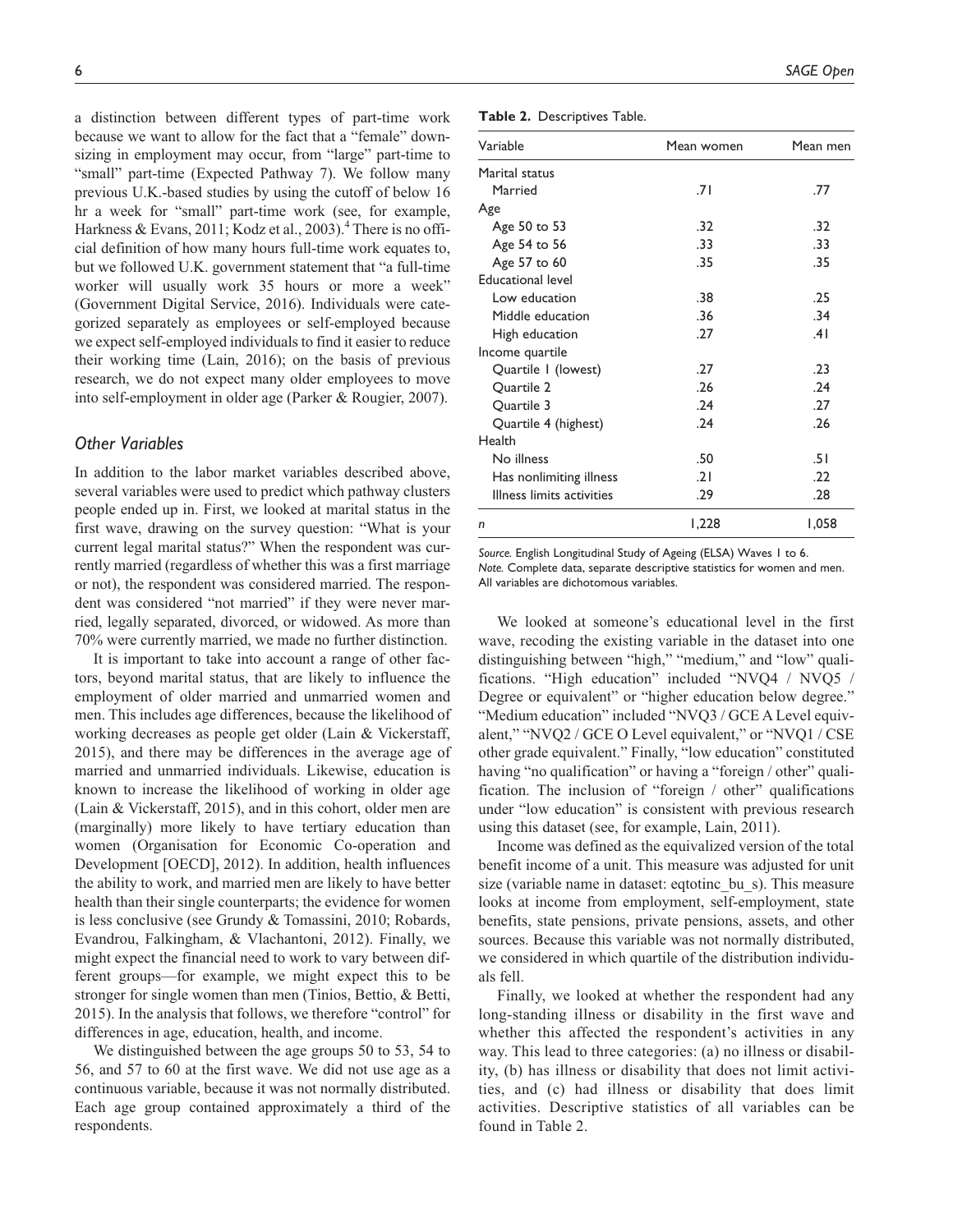#### *Method*

*Sequence analysis.* Sequence analysis is becoming more popular among social scientists as it is perceived to be more directly related to studying the trajectories that individuals' follow, which is of particular interest in life course research. As Aisenbrey and Fasang (2010) claim, "Sequence analysis is a tool that can reduce the imbalance between the core concepts of transition and trajectory in life course research; sequence analysis can bring the trajectory, the actual 'course,' back into research on the life course" (p. 421). It is mostly a descriptive and exploratory technique that hopes to unveil patterns or structure in the data (Elzinga, 2003).

To assess how similar sequences are, we make use of the concept of subsequences. A subsequence is a part of the total sequence that occurs in the same order as the total sequence when reading from left to right (Elzinga, 2007). Note that reading from left to right, one state precedes another state, but that these states do not have to follow each other directly (Elzinga, 2003). Because of the focus on subsequences, it places special attention to the *order* in which states occur. This may be important, for example, because there is a qualitative difference between someone first reducing their working hours and then quitting work all together, and someone moving from full-time work to inactivity, *followed by* parttime work.

As a measure of variation between sequences, we look at the longest common subsequence (LCS, Elzinga, 2007). The LCS compares the subsequences between sequences and chooses the longest subsequence that sequences have in common. The longer the subsequence, the more similar the sequences are. Rather than comparing each possible subsequence (a demanding process given that a sequence of length  $n$  has  $2^n$  subsequences), it uses a dynamic algorithm to calculate the LCS (see Elzinga, 2007, for more details). This measure has previously been applied to a variety of topics, such as de-standardization and similarity of family formation (Elzinga, 2007) and job searching and job finding behavior of people who are released out of prison (Sugie, 2014). As a robustness check, we also looked at the Hamming Distance and the Dynamic Hamming Distance (see Web Appendix D), but clusters remained largely the same and did not affect the main conclusions provided in this article.

*Cluster analysis.* Following most previous research, we use cluster analysis after the sequence analysis, in our case to identify different late career pathway clusters. Cluster analysis aims to summarize the sequence similarity measures in a small number of trajectory types (e.g., Abbott & Hrycak, 1990; Biemann & Datta, 2014; Brzinsky-Fay, 2007; Elzinga, 2003; Fasang, 2009; Wahrendorf, 2014). Choices have to be made as to which cluster algorithm to use and how to decide on the optimal number of clusters (Aisenbrey & Fasang, 2010). We used partitioning around medoids clustering (PAM-clustering; Kaufman & Rousseeuw, 1990), which is

considered a more robust version of k-means clustering (Partitioning Around Medoids, n.d.). For an example of the use of PAM-clustering, see Borghetto (2014).

To decide on the number of clusters, we look at silhouette width and at the ratio of within/between variance of the cluster solutions. We combine information from these two sources with looking at the substantive meaning of each cluster (based on our hypotheses) to decide on a final cluster solution. The basic idea of the silhouette width *s(i)* is that for each sequence in the data it is investigated whether it fits better in its own cluster or in a neighboring cluster. The closer the number  $s(i)$  is to 1, the better the fit with the own cluster in comparison with the next closest cluster. The closer to  $-1$ , the more the opposite applies. When the value is zero, the observation is just as likely to be in its own cluster as in the neighboring cluster (Reynolds, Richards, De la Iglesia, & Rayward-Smith, 2006). Kaufmann and Rousseeuw (1990) state that if a silhouette has an average width of 0.5, then there is a reasonable classification achieved. If there is only a small silhouette width (say below 0.2), then there is no real cluster structure (Everitt, Landau, Leese, & Stahl, 2011). This method on how to decide on the number of clusters has also been included in, for example, Borghetto (2014) and Fasang and Raab (2014).

Looking at the within and between variance of the cluster solution has been discussed in several sequence analysis papers (e.g., Abbott & Hrycak, 1990; Aisenbrey & Fasang, 2007; Aisenbrey & Fasang, 2010). Aisenbrey and Fasang (2007) suggest as a rule of thumb that the "mean within cluster distance should not be higher than half of mean between cluster distances, in order to indicate a valid identification of distinct sequence patterns" (p. 25). We follow this rule in this article.

*Multinomial logistic regression analysis.* To answer the two research questions, multinomial logistic regression analyses were conducted using the clustered pathways identified in the previous stages. First, regression analysis was conducted on the sample of women and men together; from this, the overall margins of women and men being in each cluster were calculated (cf. Stata Margins Manual). These show the adjusted (predicted) probability of women and men being a particular cluster while controlling for background variables (marital status, income, education, health, and age). From this, we are able to answer Research Question 1, namely, whether or not there were differences between women and men in the predicted likelihood of being in a particular cluster (after controlling for other factors). Following this, multinomial logistic regressions were run separately for women and men, enabling us to see whether or not marriage influenced the employment of women as predicted (Research Question 2). For both questions, the adjusted (predicted) probabilities were calculated using average marginal effects (AMEs). This means that, rather than keeping the control variable constant at their average, the adjusted (predicted)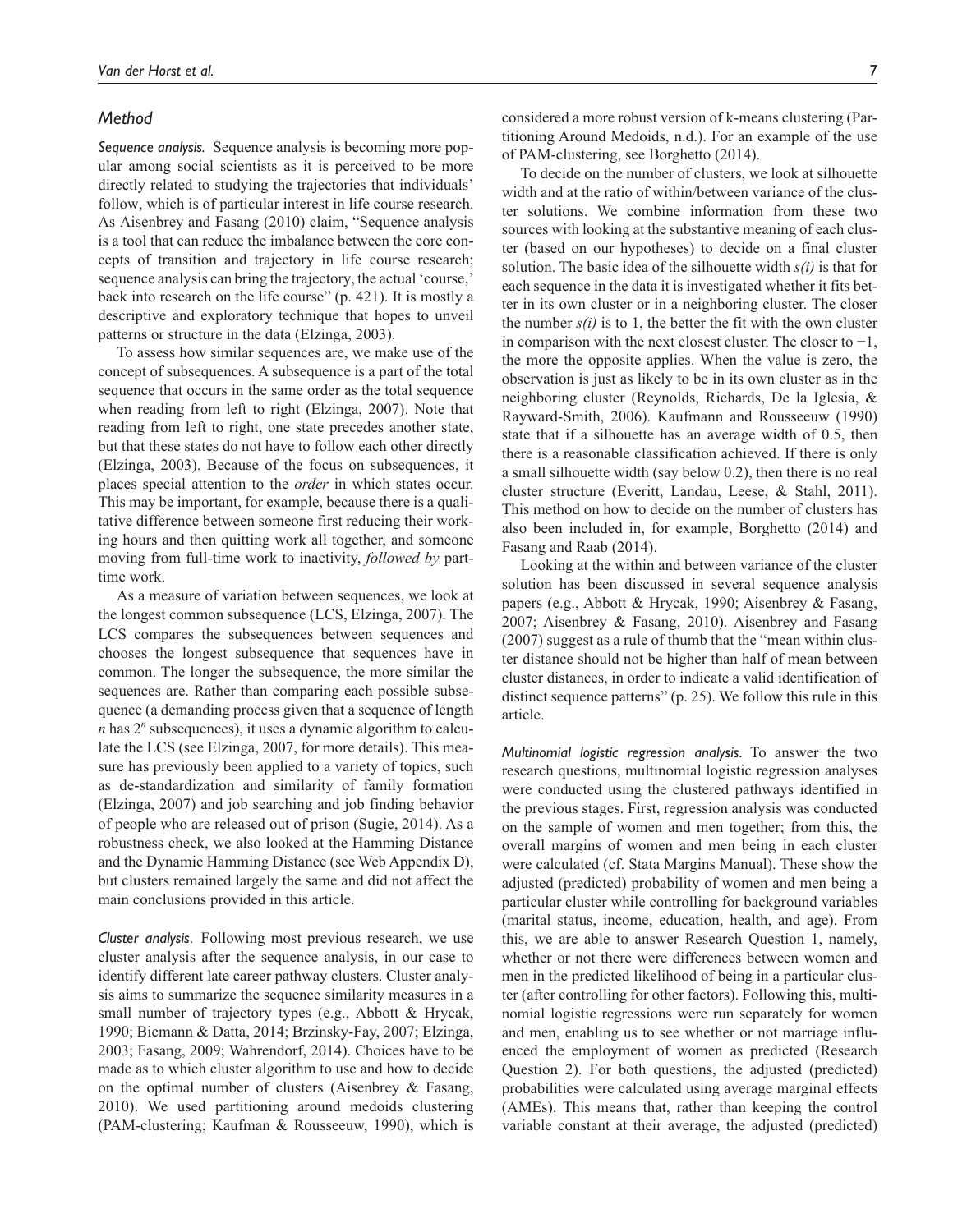

**Figure 1.** Distribution plots.

*Source.* English Longitudinal Study of Ageing (ELSA) Waves 1 to 6.

probabilities were averaged using the observed values of the control variables (for more detail, see Williams, 2012). Do note that these are *average* marginal effects and we do not predict the same increase or decrease in likelihood for all women and men.

The data manipulation, sequence analysis, and cluster analysis were conducted in R (version 3.2.0, R Core Team, 2015), with add-on packages used as required, $5$  and the multinomial logistic regression was performed using Stata 12.1. Several sensitivity checks are presented in Web Appendix D. These include the impacts of weighting the analysis, using a different type of clustering (Ward clustering), using a different seed (to see the role of the random component of PAMclustering), and using a different full-time working hours cutoff (of 30 hr/week). Although there were some differences in clusters found with the different specifications, in general, the main conclusions of this article stand.

#### **Results: Which Clusters**

Before turning to our research questions, we first present the results of our sequence and cluster analyses. We used the LCS to calculate the difference between sequences, followed by a cluster analysis. We investigated cluster solutions ranging from two to 30 clusters (see Web Appendix E). The lowest number of clusters that fitted our criteria (within/between variance ratio below 0.50 and average silhouette width of 0.50) was the five-cluster solution. These clusters were, however, fairly broad and not informative. The 11-cluster solution was interpretable given the expected pathways listed in Table 1, and broadly met the requirements of having a within/between variance of below 0.50 (specifically, 0.22) and an average silhouette width close to 0.50 (specifically, 0.48). Figure 1 gives a visual representation of our clusters. The Sequence Index Plots show all sequences that are found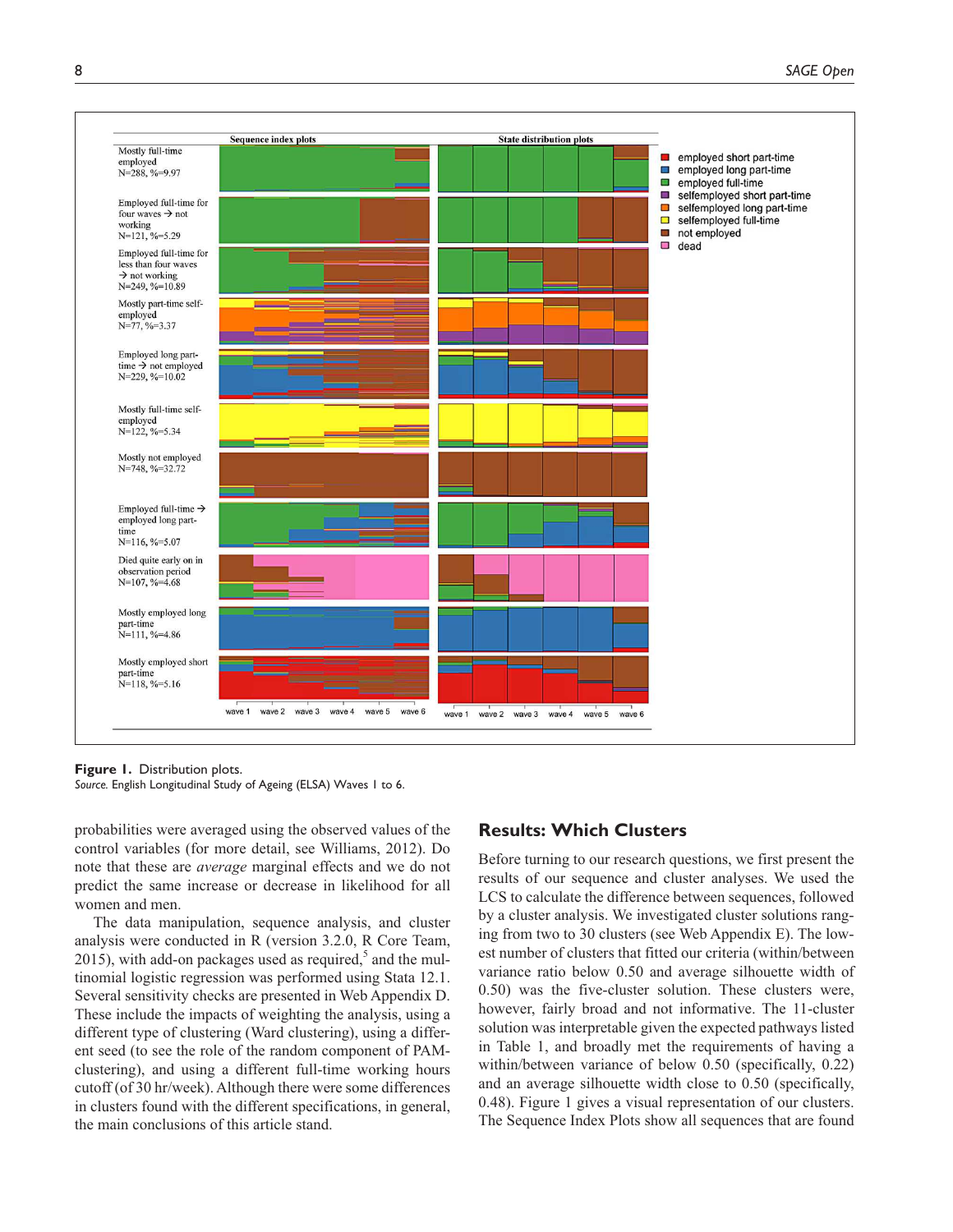

**Figure 2.** Overall likelihood of being in each cluster. *Source.* English Longitudinal Study of Ageing (ELSA) Waves 1 to 6.

*Note.* Overall margins (predicted probability) of being in a certain cluster solution for women and men. The other variables included in the model are age, marital status, education, income, and health. The *p* value above the cluster indicates the significance of the gender difference in that cluster.

in the cluster. Each line represents one sequence (i.e., the observed pathway of one individual). The State Distribution Plots show at each wave all the states that are found in each cluster. Both are used to interpret the clusters we have found.

We decided to merge the clusters "employed full-time for four waves  $\rightarrow$  not working" (row 2 in Figure 1) and "employed full-time for less than four waves → not working" (row 3 in Figure 1) because we were not theoretically interested in whether someone was employed full-time for exactly four waves. There are two reasons for this. First, the transition is the same (moving from being employed fulltime to not working). Second, due to age differences between respondents, there is nothing specific about being employed full-time for exactly four waves. Hence, we do not perceive these two clusters as meaningfully different. This leaves us with a total of 10 clusters.

#### **Results: "Male" and "Female" Clusters? (Research Question 1)**

Figure 2 shows the 10 remaining clusters with the adjusted (predicted) probabilities of women and men being in each cluster to give an idea about whether there are indeed "male" and "female" clusters. These predicted probabilities are based on a multinomial model with men and women in the same model (for further detail, please see the "Analytical

Strategy" section). The expected pathway to which each cluster relates is given in brackets (e.g.,  $EPI = Expected$ Pathway 1).

The first thing to note is that, contrary to the arguments of Cridland (2016) and others, there is no strong evidence of people moving from full-time to part-time work. The adjusted probability of being in the category "full-time  $\rightarrow$  long parttime" was only around .05. Likewise, no cluster emerged that represented movement from long part-time to short part-time work (Expected Pathway 7). In addition, no clusters emerged relating to individuals returning to work following exit (Expected Pathway 4), suggesting that this is very rare pathway for people to take (see also Kanabar, 2012). Instead, all but one of the pathway clusters involved doing the same activity for at least "most" of the period, or moving from one activity to exit. The pathways people took were also strongly gendered, consistent with modified male breadwinner norms discussed above.

Starting with the typically "male" transitions on the left of the figure, for men the most likely pathway clusters were "mostly working full-time" over the period, or moving from full-time work to complete exit. A significant minority of men were also working "mostly full-time self-employed" throughout. Women were significantly less likely to be in each of these three pathway clusters, supporting Expectations 1 and 3. There was no significant difference between women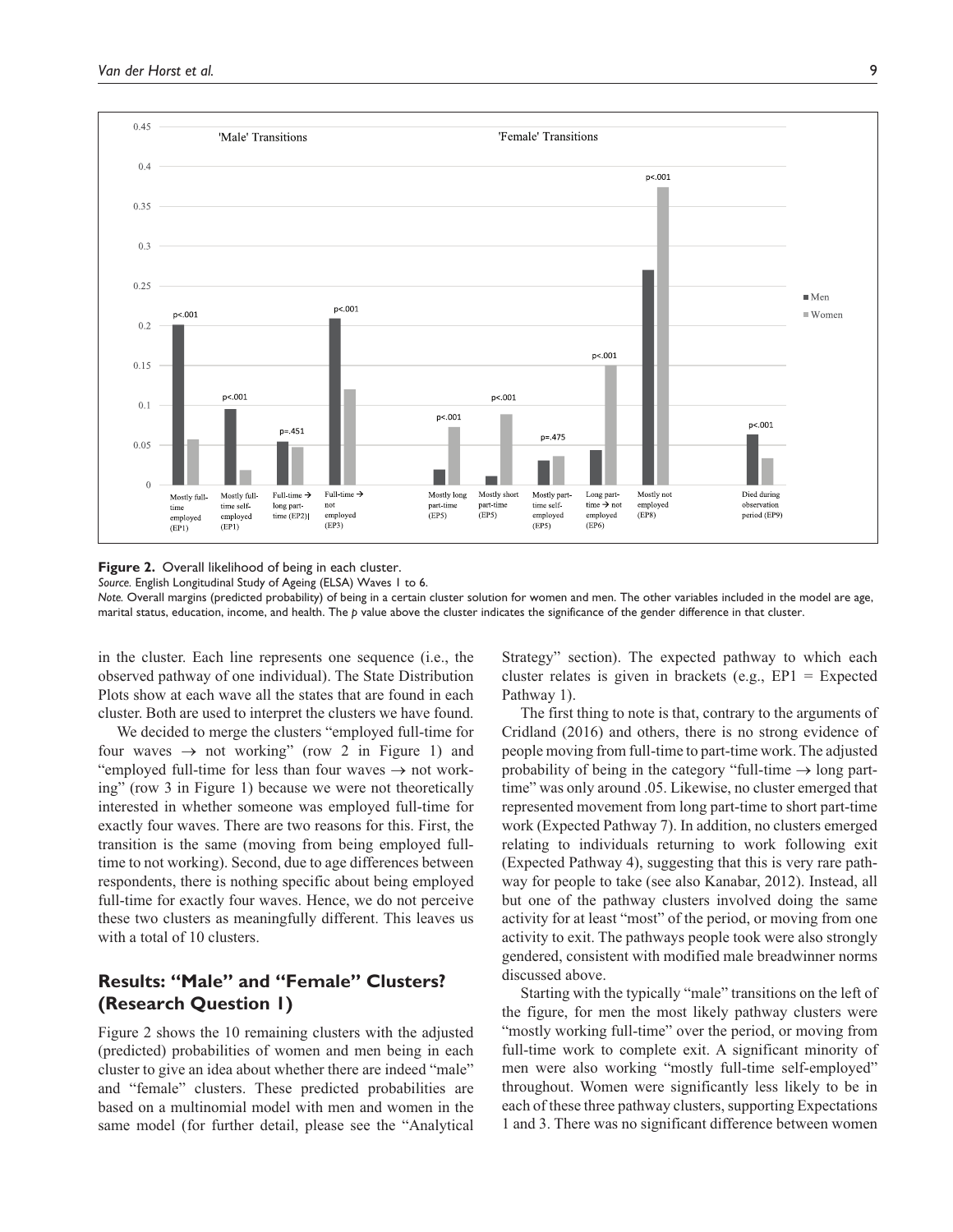and men in terms of being in the "full-time  $\rightarrow$  long parttime" cluster (lending little support to Expectation 2); this reflects the fact that both women and men had a low predicted likelihood of "downsizing" into part-time work.

Moving onto typically "female" transitions, women were significantly more likely to be in four out the five of the clusters identified (supporting Expectations 5, 6, and 8). The one exception was "mostly part-time self-employed," presumably because the female tendency to work part-time was counterbalanced by the higher likelihood of men being selfemployed. Again, both men and women were quite unlikely to be in this cluster. Women with work histories during the period were most likely to move from "long part-time work  $\rightarrow$  not employed." Finally, women had a significantly higher adjusted (predicted) probability than men of being in the category "mostly not employed" over the period, consistent with a "pure" breadwinner logic. Men were significantly more likely to die over the observation period (Expectation 9), consistent with what is known about women having longer life expectancies on average (ONS, 2016).

#### **Results: The Importance of Marriage for Employment of Women (Research Question 2)**

To summarize the above analysis, the adjusted probabilities of being in different clusters suggest that there are strong gender differences in employment. However, to examine whether this is consistent with a male breadwinner model, we need to investigate the extent to which marriage relates to female employment pathways. Table 3 presents the results of the multinomial logistic regression analysis of women only. The "overall" results at the top of the table show the overall margins of women being in each cluster; these are similar to those shown in Figure 2, the results only differing slightly because they are not affected by having men in the regression. Below this, discrete differences indicate how being in one category (e.g., "married") changes the likelihood of being in a particular cluster (e.g. "mostly full-time employed"), relative to a reference category (in this case "not married"). A discrete difference of −0.06, for example, shows that married women were on average six percentage points less likely to be "mostly full-time employed" than their unmarried counterparts; the fact that this result is in bold indicates that the difference is statistically significant at  $p < .05$ .

Taken as a whole, the results show that marital status was strongly associated with the employment paths women followed, consistent with a modified male breadwinner logic. We predicted above that being married would reduce the likelihood of women being in "male" pathway clusters, and increase the likelihood of them being in female clusters. For the most part, this proved to be true. Being married was related to a significantly lower average likelihood of women being in the "male" clusters "mostly full-time employed," "full-time  $\rightarrow$  long part-time," and "full-time  $\rightarrow$  not employed"

(providing support for Expectations 1, 2 and 3). There was no significant difference between married and unmarried women in the category "mostly full-time self-employed," but as we saw in Figure 2, there were very few women predicted to be in this category in the first place. For the "female" transitions, being married was related to a higher average likelihood of being in three out of the five clusters: "mostly short parttime," "long part-time  $\rightarrow$  not employed," and "mostly not employed" (providing some support for Expectations 5, 6, and 8). This meant that there was no significant difference between married and unmarried women in relation to "mostly part-time self-employed," although once again this was a small category (see Figure 2).

Contradicting our expectation, there was no significant difference between married and unmarried women in relation to being "mostly long part-time." The other results show that low incomes were related to a higher likelihood of being "mostly not employed." presumably because it signifies disadvantage, as did poor health and being older. For women, being married had no significant effect on dying in the period.

Moving onto the results for men, we predicted that marital status would not have a large impact on the propensity to be in "male-dominated" or "female-dominated" clusters. This was because in most cases men would be the "breadwinner," irrespective of whether they were married or not. For the most part, this proved to be the case. The only significant difference in this regard was that the average adjusted (predicted) probability to be in the category "full-time  $\rightarrow$  long part-time" was significantly higher for married than unmarried men. It should be noted that this was a relatively small category for men (see Figure 2). Nevertheless, it is an interesting finding. One possible explanation is that an admittedly small number of women and men equalize their working hours to some degree in older age, with married men reducing their hours and married women continuing to work long part-time. To some degree, this may reflect the desire for men to remain in work on an at least equal capacity to their partners, if their partners are "too young" to retire. If so, this would reflect a reluctance to completely reject male breadwinner norms by retiring before their partner. Alternatively/ additionally, it may be the case that men without a partner at home see less reason to reduce their hours, something for future research to examine. The other results in Table 4 are broadly similar to that of women in relation to the impact of age, health, and income on employment. The only exception to this is that married men had a reduced likelihood of dying during the period, something that was not significant for married women.

#### **Discussion**

It is often claimed that more "gradual" paths to retirement have emerged, including moves from full-time to part-time work, and that this will facilitate an extension of working lives. In this context, it is noted that part-time rates of older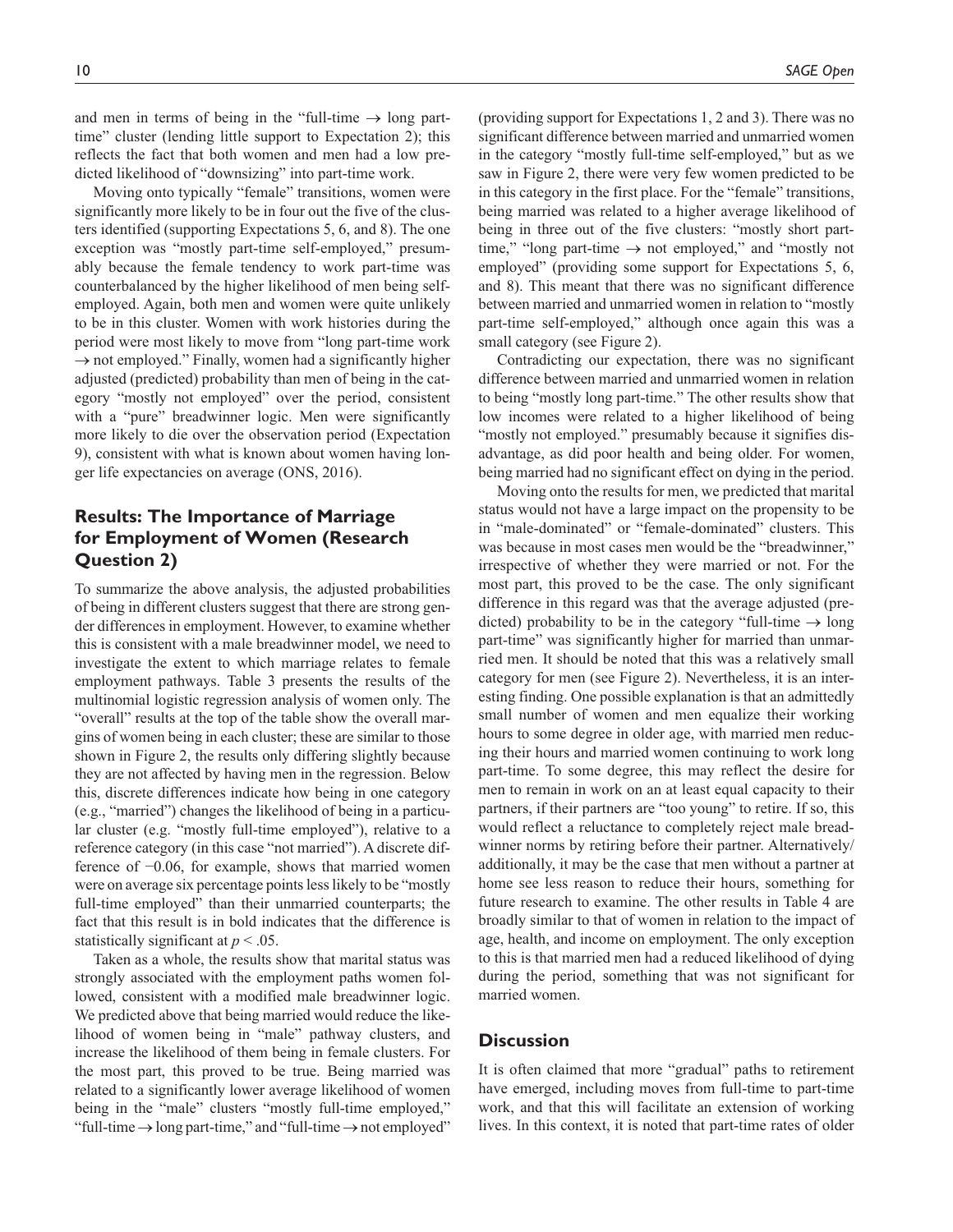|                           | "Male" transitions                 |        |                                            |        |                                                 |        |                                               |        |                                   | "Female transitions" |                                    |        |                                            |        |                                                       |       |                                 |        |                                            | Death  |  |
|---------------------------|------------------------------------|--------|--------------------------------------------|--------|-------------------------------------------------|--------|-----------------------------------------------|--------|-----------------------------------|----------------------|------------------------------------|--------|--------------------------------------------|--------|-------------------------------------------------------|-------|---------------------------------|--------|--------------------------------------------|--------|--|
|                           | Mostly full-time<br>employed (EPI) |        | Mostly full-time<br>self-employed<br>(EPI) |        | Full-time $\rightarrow$ long<br>part-time (EP2) |        | Full-time $\rightarrow$ not<br>employed (EP3) |        | Mostly long<br>part-time<br>(EP5) |                      | Mostly short<br>part-time<br>(EP5) |        | Mostly part-time<br>self-employed<br>(EP5) |        | Long part-time<br>$\rightarrow$ not employed<br>(EP6) |       | Mostly not<br>employed<br>(EP8) |        | Died during<br>observation<br>period (EP9) |        |  |
|                           | dd                                 | b      | dd                                         | b      | dd                                              | b      | dd                                            | Þ      | dd                                | b                    | dd                                 | Þ      | dd                                         | b      | dd                                                    | b     | dd                              | đ      | dd                                         | Þ      |  |
| Overall                   | 0.06                               | < .001 | 0.02                                       | < .001 | 0.05                                            | < .001 | 0.12                                          | < .001 | 0.07                              | < 001                | 0.09                               | < .001 | 0.04                                       | < .001 | 0.15                                                  | 5.001 | 0.38                            | < .001 | 0.04                                       | < .001 |  |
| Marital status (<.001)    |                                    |        |                                            |        |                                                 |        |                                               |        |                                   |                      |                                    |        |                                            |        |                                                       |       |                                 |        |                                            |        |  |
| Married                   | $-0.06$                            | .001   | 0.00                                       | .551   | $-0.04$                                         | .029   | $-0.08$                                       | < .001 | $-0.01$                           | .576                 | 0.06                               | < .001 | $-0.01$                                    | .333   | 0.05                                                  | .010  | 0.09                            | .001   | $-0.01$                                    | .515   |  |
| Income quartile (<.001)   |                                    |        |                                            |        |                                                 |        |                                               |        |                                   |                      |                                    |        |                                            |        |                                                       |       |                                 |        |                                            |        |  |
| Quartile I (lowest)       | (ref)                              | (ref)  | (ref)                                      | (ref)  | (ref)                                           | (ref)  | (ref)                                         | (ref)  | (ref)                             | (ref)                | (ref)                              | (ref)  | (ref)                                      | (ref)  | (ref)                                                 | (ref) | (ref)                           | (ref)  | (ref)                                      | (ref)  |  |
| Ouartile 2                | 0.02                               | .127   | $-0.01$                                    | .488   | 0.04                                            | .003   | 0.06                                          | .004   | 0.01                              | .754                 | 0.01                               | .627   | 0.02                                       | .204   | 0.08                                                  | .004  | $-0.20$                         | < .001 | $-0.03$                                    | .068   |  |
| Quartile 3                | 0.06                               | .001   | $-0.02$                                    | .080   | 0.04                                            | .008   | 0.09                                          | < .001 | 0.05                              | .033                 | $-0.01$                            | .780   | 0.01                                       | .586   | 0.07                                                  | .014  | $-0.27$                         | < .001 | $-0.02$                                    | .226   |  |
| Quartile 4 (highest)      | 0.05                               | .006   | $-0.02$                                    | .157   | 0.07                                            | < .001 | 0.14                                          | < .001 | $-0.01$                           | .700                 | $-0.01$                            | .725   | 0.01                                       | .451   | 0.10                                                  | .001  | $-0.31$                         | < .001 | $-0.03$                                    | .078   |  |
| Educational level (.281)  |                                    |        |                                            |        |                                                 |        |                                               |        |                                   |                      |                                    |        |                                            |        |                                                       |       |                                 |        |                                            |        |  |
| Low education             | (ref)                              | (ref)  | (ref)                                      | (ref)  | (ref)                                           | (ref)  | (ref)                                         | (ref)  | (ref)                             | (ref)                | (ref)                              | (ref)  | (ref)                                      | (ref)  | (ref)                                                 | (ref) | (ref)                           | (ref)  | (ref)                                      | (ref)  |  |
| Middle education          | 0.01                               | .521   | 0.01                                       | .130   | $-0.00$                                         | .919   | 0.02                                          | .227   | $-0.00$                           | .908                 | $-0.02$                            | .345   | 0.02                                       | .079   | $-0.02$                                               | .395  | $-0.02$                         | .407   | $-0.00$                                    | .717   |  |
| High education            | 0.01                               | .580   | 0.01                                       | .350   | $-0.01$                                         | .502   | 0.06                                          | .007   | $-0.03$                           | .161                 | 0.01                               | .752   | 0.01                                       | .615   | $-0.01$                                               | .614  | $-0.06$                         | .068   | 0.02                                       | .328   |  |
| Health (<.001)            |                                    |        |                                            |        |                                                 |        |                                               |        |                                   |                      |                                    |        |                                            |        |                                                       |       |                                 |        |                                            |        |  |
| No illness                | (ref)                              | (ref)  | (ref)                                      | (ref)  | (ref)                                           | (ref)  | (ref)                                         | (ref)  | (ref)                             | (ref)                | (ref)                              | (ref)  | (ref)                                      | (ref)  | (ref)                                                 | (ref) | (ref)                           | (ref)  | (ref)                                      | (ref)  |  |
| Has illness               | 0.00                               | .967   | $-0.00$                                    | .786   | $-0.01$                                         | .517   | 0.02                                          | .356   | $-0.00$                           | .810                 | 0.01                               | .51    | $-0.02$                                    | .082   | $-0.04$                                               | .120  | 0.06                            | .064   | $-0.02$                                    | .089   |  |
| Illness limits activities | $-0.03$                            | .078   | $-0.02$                                    | .001   | $-0.02$                                         | .088   | $-0.03$                                       | .130   | $-0.05$                           | .001                 | $-0.02$                            | .349   | $-0.03$                                    | .008   | $-0.05$                                               | .054  | 0.21                            | < .001 | 0.04                                       | .010   |  |
| Age (<.001)               |                                    |        |                                            |        |                                                 |        |                                               |        |                                   |                      |                                    |        |                                            |        |                                                       |       |                                 |        |                                            |        |  |
| Age 50-53                 | (ref)                              | (ref)  | (ref)                                      | (ref)  | (ref)                                           | (ref)  | (ref)                                         | (ref)  | (ref)                             | (ref)                | (ref)                              | (ref)  | (ref)                                      | (ref)  | (ref)                                                 | (ref) | (ref)                           | (ref)  | (ref)                                      | (ref)  |  |
| Age 54-56                 | $-0.06$                            | .001   | 0.00                                       | .984   | 0.02                                            | .379   | $-0.03$                                       | .231   | $-0.08$                           | < .001               | 0.02                               | .360   | $-0.00$                                    | .790   | 0.05                                                  | .046  | 0.07                            | .014   | 0.01                                       | .246   |  |
| Age 57-60                 | $-0.10$                            | < .001 | $-0.02$                                    | .049   | $-0.04$                                         | < .001 | $-0.08$                                       | < .001 | $-0.11$                           | < 0.01               | 0.02                               | .293   | $-0.00$                                    | .729   | $-0.02$                                               | .335  | 0.32                            | < .001 | 0.03                                       | .016   |  |

#### **Table 3.** Average Margins/Average Marginal Effects of Being in a Cluster Solution: Women Only.

*Source.* English Longitudinal Study of Ageing (ELSA) Waves 1 to 6.

Note. dd stands for discrete difference, p for significance. The "Overall" row shows the overall margins. This differs from Figure 2 because the average is now based on women only. All other variables show the discrete dif based on average marginal effects. The significance of the variable is calculated with a likelihood ratio test. The significance of the variable per cluster with margins. Variables that are significant with p < .05 are sho  $EP = expected$  pathway.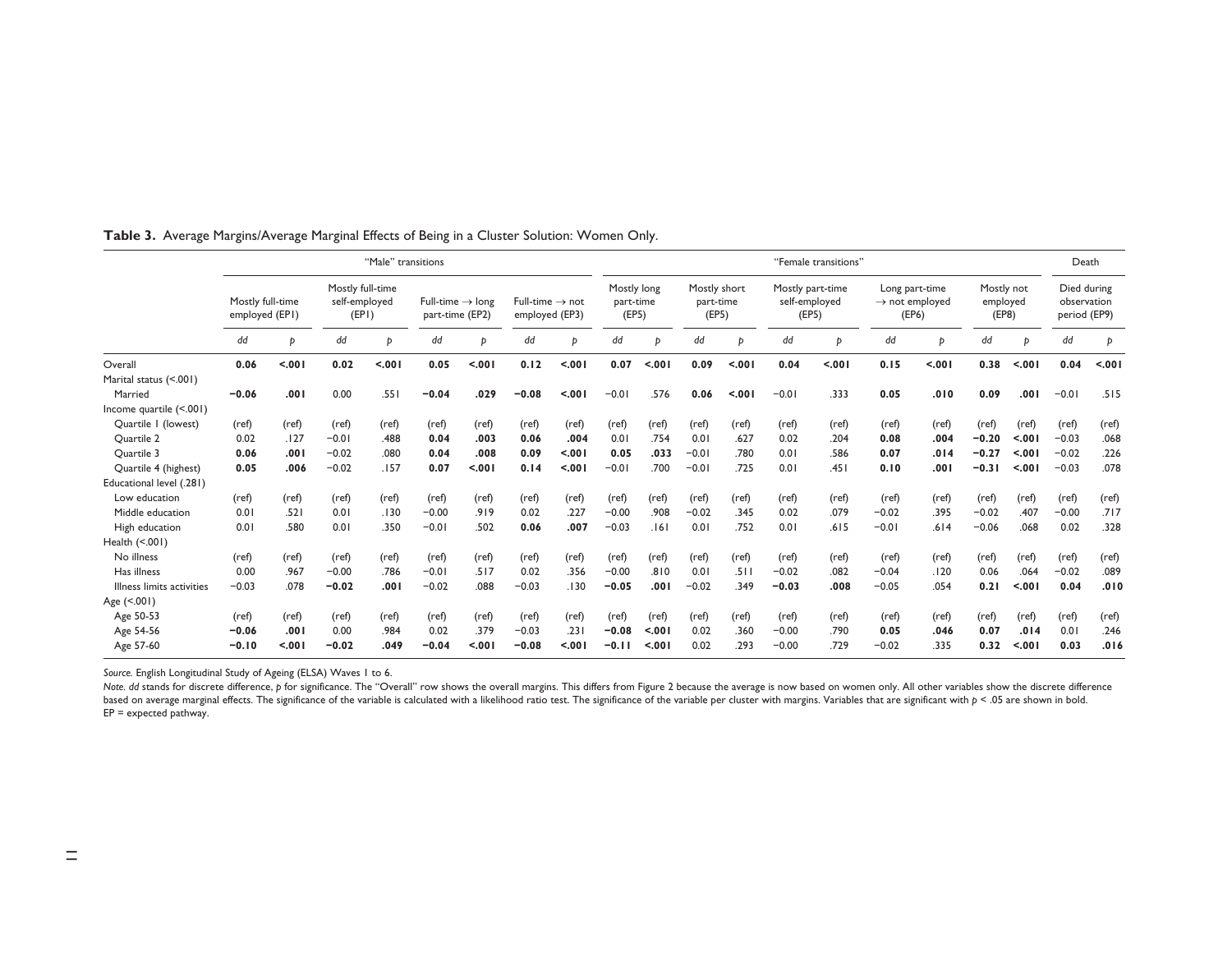|                           | "Male" transitions                 |        |                                            |        |                                                 |          |                                                  |        |                                   | "Female transitions" |                                    |        |                                            |        |                                                       |        |                                 |        | Death                                      |        |
|---------------------------|------------------------------------|--------|--------------------------------------------|--------|-------------------------------------------------|----------|--------------------------------------------------|--------|-----------------------------------|----------------------|------------------------------------|--------|--------------------------------------------|--------|-------------------------------------------------------|--------|---------------------------------|--------|--------------------------------------------|--------|
|                           | Mostly full-time<br>employed (EPI) |        | Mostly full-time<br>self-employed<br>(EPI) |        | Full-time $\rightarrow$ long<br>part-time (EP2) |          | Full-time $\rightarrow$<br>not employed<br>(EP3) |        | Mostly long<br>part-time<br>(EP5) |                      | Mostly short<br>part-time<br>(EP5) |        | Mostly part-time<br>self-employed<br>(EP5) |        | Long part-time<br>$\rightarrow$ not employed<br>(EP6) |        | Mostly not<br>employed<br>(EP8) |        | Died during<br>observation period<br>(EP9) |        |
|                           | dd                                 | b      | dd                                         | Þ      | dd                                              | <b>b</b> | dd                                               | b      | dd                                | b                    | dd                                 | b      | dd                                         | b      | dd                                                    | b      | dd                              | b      | dd                                         | b      |
| Overall                   | 0.21                               | < .001 | 0.09                                       | < .001 | 0.06                                            | < .001   | 0.21                                             | < .001 | 0.02                              | < .001               | 0.01                               | < .001 | 0.03                                       | < .001 | 0.04                                                  | < .001 | 0.26                            | < .001 | 0.06                                       | < .001 |
| Marital status (<.001)    |                                    |        |                                            |        |                                                 |          |                                                  |        |                                   |                      |                                    |        |                                            |        |                                                       |        |                                 |        |                                            |        |
| Married                   | 0.05                               | .108   | $-0.01$                                    | .558   | 0.04                                            | .006     | 0.02                                             | .577   | 0.01                              | .117                 | 0.00                               | .650   | $-0.01$                                    | .475   | $-0.01$                                               | .435   | $-0.04$                         | .188   | $-0.04$                                    | .039   |
| Income quartile (<.001)   |                                    |        |                                            |        |                                                 |          |                                                  |        |                                   |                      |                                    |        |                                            |        |                                                       |        |                                 |        |                                            |        |
| Quartile I (lowest)       | (ref)                              | (ref)  | (ref)                                      | (ref)  | (ref)                                           | (ref)    | (ref)                                            | (ref)  | (ref)                             | (ref)                | (ref)                              | (ref)  | (ref)                                      | (ref)  | (ref)                                                 | (ref)  | (ref)                           | (ref)  | (ref)                                      | (ref)  |
| Ouartile 2                | 0.09                               | .006   | 0.00                                       | .973   | 0.05                                            | .015     | 0.02                                             | .598   | $-0.00$                           | .808                 | $-0.02$                            | .145   | 0.01                                       | .457   | 0.02                                                  | .206   | $-0.16$                         | < .001 | $-0.00$                                    | .955   |
| Ouartile 3                | 0.15                               | < .001 | $-0.06$                                    | .026   | 0.06                                            | .001     | 0.03                                             | .366   | $-0.01$                           | .378                 | $-0.02$                            | .206   | 0.03                                       | .064   | 0.01                                                  | .391   | $-0.14$                         | .001   | $-0.06$                                    | .010   |
| Quartile 4 (highest)      | 0.10                               | .002   | $-0.01$                                    | .823   | 0.03                                            | .058     | 0.11                                             | .008   | $-0.02$                           | .231                 | $-0.03$                            | .094   | 0.03                                       | .083   | 0.03                                                  | .164   | $-0.18$                         | < .001 | $-0.06$                                    | .002   |
| Educational level (.281)  |                                    |        |                                            |        |                                                 |          |                                                  |        |                                   |                      |                                    |        |                                            |        |                                                       |        |                                 |        |                                            |        |
| Low education             | (ref)                              | (ref)  | (ref)                                      | (ref)  | (ref)                                           | (ref)    | (ref)                                            | (ref)  | (ref)                             | (ref)                | (ref)                              | (ref)  | (ref)                                      | (ref)  | (ref)                                                 | (ref)  | (ref)                           | (ref)  | (ref)                                      | (ref)  |
| Middle education          | 0.01                               | .852   | 0.02                                       | .484   | 0.01                                            | .414     | $-0.02$                                          | .579   | 0.01                              | .281                 | 0.01                               | .358   | 0.01                                       | .469   | $-0.00$                                               | .776   | $-0.03$                         | .381   | $-0.02$                                    | .359   |
| High education            | $-0.02$                            | .555   | $-0.00$                                    | .902   | 0.02                                            | .242     | 0.00                                             | .942   | $-0.01$                           | .186                 | 0.02                               | .03    | 0.01                                       | .496   | $-0.00$                                               | .817   | $-0.00$                         | .908   | $-0.01$                                    | .622   |
| Health (<.001)            |                                    |        |                                            |        |                                                 |          |                                                  |        |                                   |                      |                                    |        |                                            |        |                                                       |        |                                 |        |                                            |        |
| No illness                | (ref)                              | (ref)  | (ref)                                      | (ref)  | (ref)                                           | (ref)    | (ref)                                            | (ref)  | (ref)                             | (ref)                | (ref)                              | (ref)  | (ref)                                      | (ref)  | (ref)                                                 | (ref)  | (ref)                           | (ref)  | (ref)                                      | (ref)  |
| Has illness               | 0.02                               | .547   | 0.01                                       | .682   | $-0.02$                                         | .166     | $-0.04$                                          | .178   | 0.01                              | .331                 | 0.01                               | .204   | $-0.02$                                    | .035   | $-0.00$                                               | .850   | 0.03                            | .318   | 0.01                                       | .632   |
| Illness limits activities | $-0.09$                            | .001   | $-0.04$                                    | .056   | $-0.02$                                         | .225     | $-0.12$                                          | < .001 | $-0.01$                           | .234                 | 0.00                               | .834   | $-0.01$                                    | .340   | 0.01                                                  | .612   | 0.21                            | < .001 | 0.07                                       | < .001 |
| Age (<.001)               |                                    |        |                                            |        |                                                 |          |                                                  |        |                                   |                      |                                    |        |                                            |        |                                                       |        |                                 |        |                                            |        |
| Age 50-53                 | (ref)                              | (ref)  | (ref)                                      | (ref)  | (ref)                                           | (ref)    | (ref)                                            | (ref)  | (ref)                             | (ref)                | (ref)                              | (ref)  | (ref)                                      | (ref)  | (ref)                                                 | (ref)  | (ref)                           | (ref)  | (ref)                                      | (ref)  |
| Age 54-56                 | $-0.10$                            | .001   | $-0.04$                                    | .096   | 0.01                                            | .422     | $-0.04$                                          | .195   | 0.01                              | .458                 | 0.01                               | .218   | 0.00                                       | .978   | 0.02                                                  | .096   | 0.09                            | .002   | 0.04                                       | .012   |
| Age 57-60                 | $-0.28$                            | < .001 | $-0.08$                                    | .001   | $-0.00$                                         | .786     | 0.01                                             | .656   | $-0.01$                           | .152                 | 0.01                               | .059   | 0.00                                       | .791   | 0.06                                                  | < .001 | 0.25                            | < .001 | 0.04                                       | .024   |

**Table 4.** Average Margins/Average Marginal Effects of Being in a Cluster Solution: Men Only.

*Source.* English Longitudinal Study of Ageing (ELSA) Waves 1 to 6.

Note. dd stands for discrete difference, p for significance. The "Overall" row shows the overall margins. This differs from Figure 2 because the average is now based on men only. All other variables show the discrete diffe based on average marginal effects. The significance of the variable is calculated with a likelihood ratio test. The significance of the variable per cluster with margins. Variables that are significant with  $p < 05$  are sho  $EP = expected$  pathway.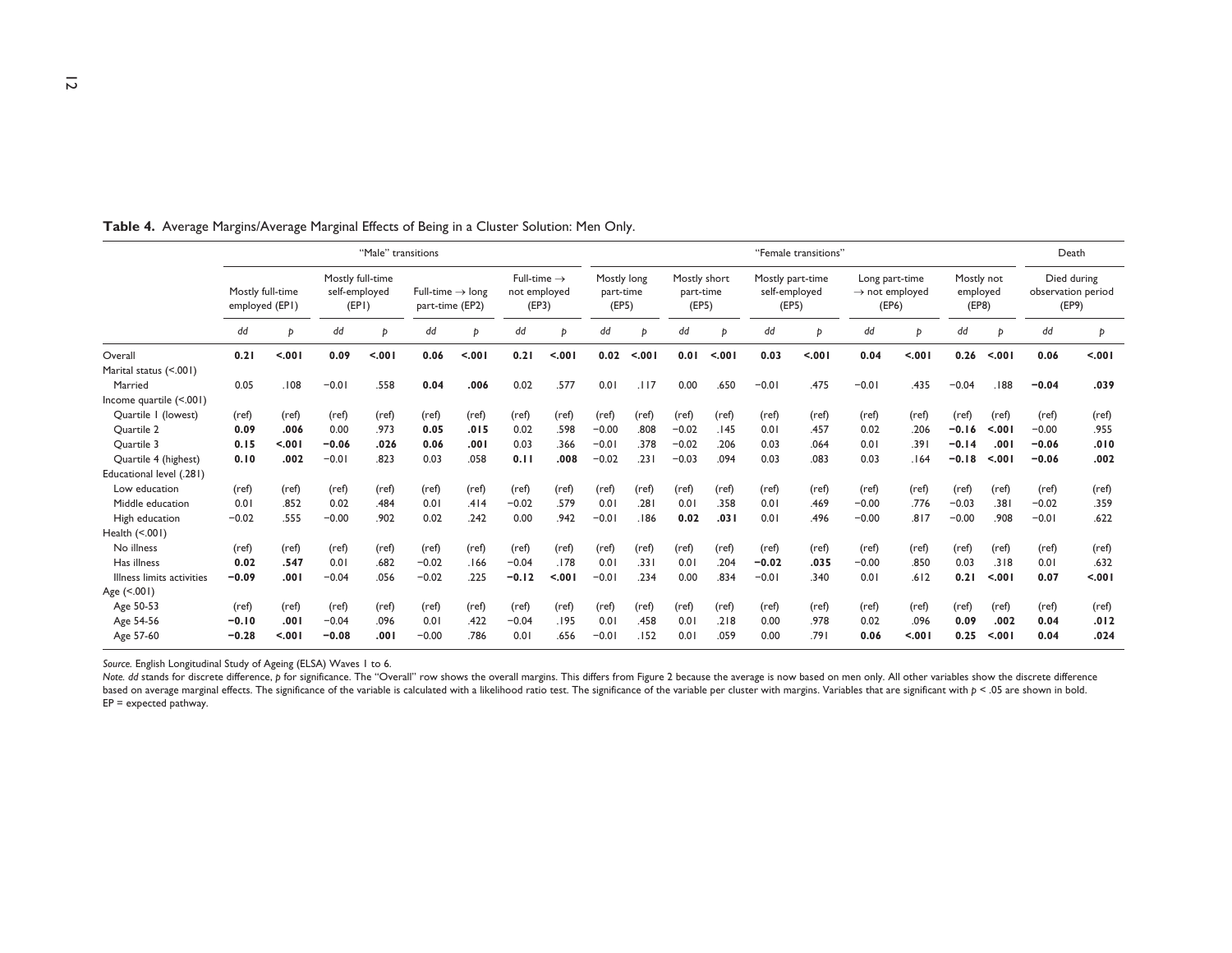workers are comparatively high. This article starts from the proposition that, rather than representing movements *into* part-time work, many women *are* already in part-time work when they enter older age. We draw on O'Connor et al. (1999) to argue that the United Kingdom represents a "modified male breadwinner" system, in which married women often work part-time during their career to supplement the incomes of their typically full-time working partners. This, it is suggested, perpetuates the continuation of part-time work among women and full-time work among men. In such a system, there is a strong "gender asymmetry," which means that female employment in older age is likely to be concentrated in typically "female" employment pathways, such as working part-time throughout or retiring/exiting employment from part-time work. At the same time, in the absence of a "male breadwinner," unmarried women may be more likely than their married counterparts to be in male-dominated fulltime employment pathways. For men, it is suggested that marriage is less important in whether they are in male-dominated or female-dominated employment pathways. This is because men are likely to be the "breadwinner" irrespective of whether or not they are married. To investigate this, we examined the employment pathways people followed over a 10-year period from age 50 to 60 till 60 to 70, using ELSA. We used sequence/cluster analysis to identify different types of employment pathway clusters that people followed over the period. We then used multinomial logistic regression to calculate the likelihood of women and men being in each cluster (controlling for other factors), to see whether gender was important in distinguishing between the clusters. Finally, we ran separate multinomial logistic regression models for women and men to see whether marriage mattered for whether women ended up in female-dominated employment pathway clusters.

Despite contemporary debates about work and retirement, we found little evidence of individuals downsizing from fulltime to part-time work. The pathways taken were, as predicted, highly gendered, and broadly consistent with the modified male breadwinner model of O'Connor et al. (1999). Men working during the period were most likely to work full-time throughout, or move from full-time work to retirement/exit. Women working over the period were more likely to work part-time throughout, or to move from part-time work to retirement/exit. Women were also significantly more likely to be "mostly not employed" during the period. Consistent with a breadwinner model, the results also indicated that being married was associated with a significant increased likelihood of women being in "female-dominated" pathway clusters, and a reduced likelihood of being in maledominated pathway clusters. For men, on the contrary, marriage was only associated with reducing the likelihood of dying, or moving from full-time work to part-time work. However, in the latter case, relatively few men (or women) move from full-time work to part-time employment, reducing the importance of this.

In terms of limitations, it should be noted that as with any survey-based analysis, nonresponse and missing data were not randomly distributed. As missing data were more common among those with low education and incomes, there may be biases toward the pathways of less disadvantaged individuals. However, as discussed above and in the web appendix, we conducted a range of robustness checks that strongly suggest that the main conclusions of the article stand. It should be noted that with these analyses, we obviously cannot definitively prove the casual influence of marriage on employment patterns of women and men, although the evidence is arguably consistent with such an interpretation. Finally, these types of sequence analyses do not allow for a dynamic study of influences on pathways and we could therefore not investigate how changes in marital status were related to changes in employment. Future research may want to assess this further.

#### **Conclusions for policy and future research**

The results have negative implications for attempts to extend working lives among older women. If a modified male breadwinner model continues to dominate the divisions of paid and unpaid labor in the household, women will stay in part-time work, which may often be unstimulating and badly paid. Qualitative evidence suggests that women may not want to continue working in marginal and boring part-time jobs, and so will exit when they have an opportunity to do so (Loretto & Vickerstaff, 2013). In part, this could be a cohort effect, as more recent cohorts of women have made inroads into more senior occupations to some degree and the gender pay gap has been reduced for younger women (although it is a long way from being eliminated). That said, although women are returning to work after childbearing more quickly than their mothers (Dex, Ward, & Joshi, 2008), part-time work remains stubbornly high at around 40%; this suggests that women could continue to follow their husbands in the terms of the work/retirement decisions that they make. These findings are therefore likely to continue to have some relevance for future generations, although it is important for future research to monitor the extent to which this is changing using longitudinal data on different cohorts. In this regard, it will be interesting to see whether male and female employment patterns become more similar with the equalization of state pension ages.

In sum, the analyses in this article show that O'Connor et al.'s (1999) model of the "modified male breadwinner" still has resonance for older women (and men) in England today. This article makes a contribution by theorizing what late career employment transitions will "look like" for married and single women and men living in a "modified male breadwinner" country. It is for future research to extend the theoretical and empirical analyses by comparing employment transitions in England with those in the United States,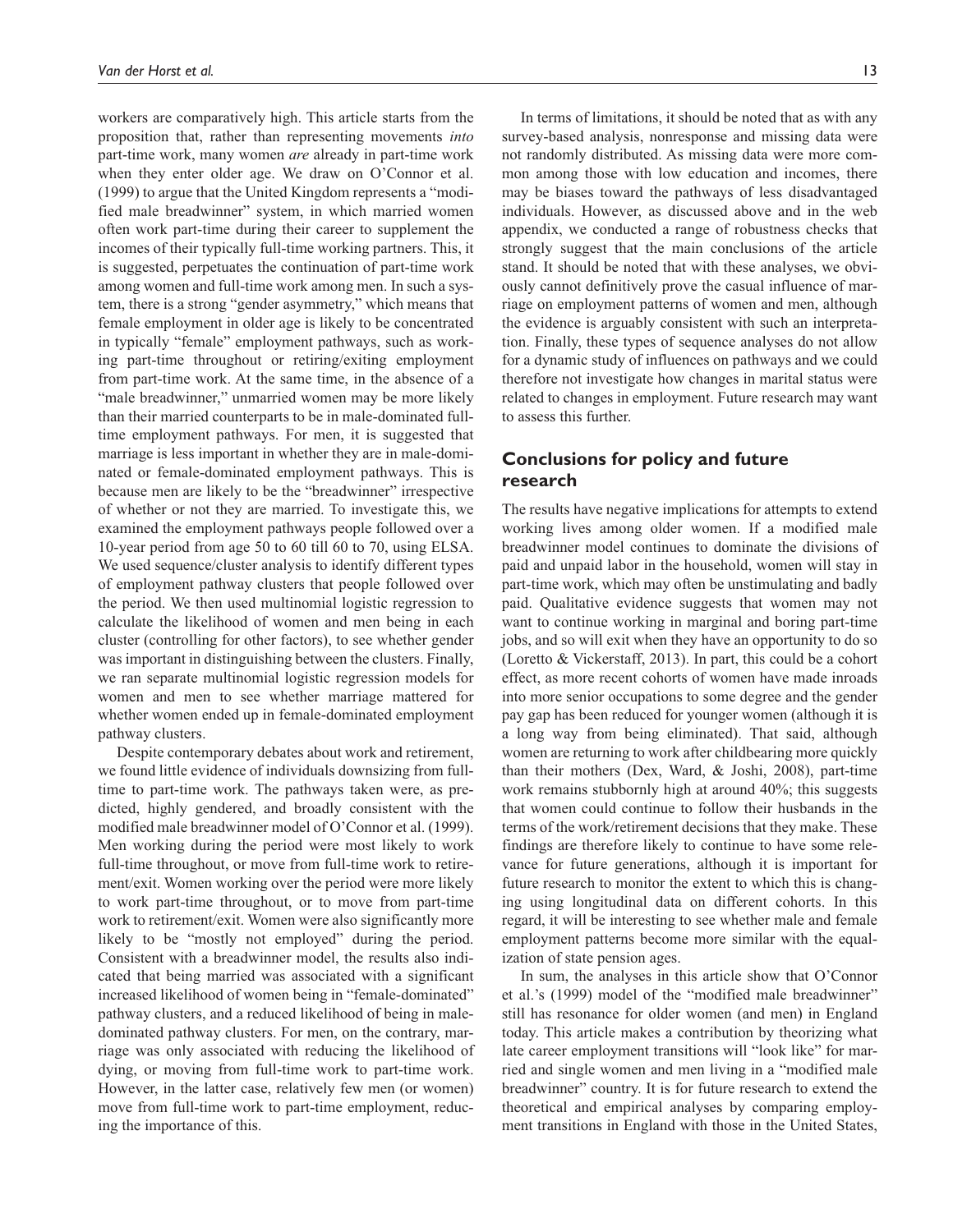where late career transitions of men and women are likely to be relatively similar (Lain & Vickerstaff, 2015) given the policy focus on "gender sameness" (O'Connor et al., 1999).

To conclude, this article has shown that women and men differ in their later employment patterns and that these gender differences appear to be related to traditional gender roles. Although changes in state pension ages may nudge people into continuing to work for a little longer, the evidence presented here suggests that people are currently not, for the most part, downshifting in terms of the number of hours they work. There was, perhaps surprisingly, little evidence that gradual retirement has become the norm for women and men, notwithstanding the wealth of evidence that the *idea* of gradual or phased retirement through flexible working is popular (Loretto & Vickerstaff, 2015; Maitland, 2010; Smeaton, Vegeris, & Sahin Dikmen, 2009). At least for this cohort, it seems a long way off to suggest that people are moving into "bridge employment" as a means of working longer, as is now assumed to be the case in the United States. In any eventuality, to downsize in employment, people need jobs worthy of downsizing in. Therefore, if we want to encourage older women to work longer, we need to support them in having fulfilling careers on equal terms to men long before they reach older age.

#### **Acknowledgments**

The authors thank Chris Phillipson and participants of the Centre for Longitudinal Studies Cohort Studies Research Conference 2015 and the European Sociological Association (ESA) PhD Workshop "Long Live the Active!? A Critical Review of Active Ageing" (2015) for their valuable comments on earlier versions.

#### **Declaration of Conflicting Interests**

The author(s) declared no potential conflicts of interest with respect to the research, authorship, and/or publication of this article.

#### **Funding**

The author(s) disclosed receipt of the following financial support for the research, authorship, and/or publication of this article: This article is funded through the "Uncertain Futures: Managing Late Career Transitions and Extended Working Life" project by the Economic and Social Research Council (ESRC), ESRC reference: ES/L002949/1.

#### **Notes**

1. The English Longitudinal Study of Ageing (ELSA) data were made available through the U.K. Data Archive. The principal investigators consisted of a team of researchers from the University of London, the Institute for Fiscal Studies, the National Centre for Social Research, and the University of Manchester. The data collector and depositor was the National Centre for Social Research. The U.K. Data Archive, the original data collectors, as well as the depositors or copyright holders and funders have no responsibility for any of the presented analyses or interpretations.

- 2. Recent changes in British legislation have increased the state pension age for women and men. Women's state pension age will gradually increase from 60 to 65; then both men's and women's state pension age will increase to 68. Women in this sample may already have been affected by the increase in state pension age (for a woman born on 1-5-1952, the age was 62 years and 5 days), but men will not yet be affected by this change in legislation (Government Digital Service, 2017). Despite this, it is important to note that women in this cohort had the right to continue working to age 65, as did men, and indeed women aged 60 to 64 were the largest group working past state pension age (Smeaton & McKay, 2003). Women therefore had no greater legal impediment to stop working than men, although they could get their state pension earlier (arguably, itself reflecting breadwinner assumptions about men not retiring before women). In this context, individuals had to make a request to continue working past age 65 and have this accepted by their employer (Lain & Vickerstaff, 2014). After 2011, most individuals had the *right* to continue working after age 65, but this only affected this cohort in the final wave of the survey.
- 3. All web appendices can be found online: [https://doi.](https://doi.org/10.6084/m9.figshare.5577451) [org/10.6084/m9.figshare.5577451](https://doi.org/10.6084/m9.figshare.5577451)
- 4. The United Kingdom has historically had comparatively high rates of "short" part-time hours of below 16 hr a week (Kodz et al., 2003; O'Reilly & Fagan, 1998), in part reflecting the fact that this cutoff point has significance in the benefits system (Blundell & Shephard, 2011). For example, in the past, people on low incomes could only claim benefits such as Income Support if they worked less than 16 hr a week (Brewer, 2009), and access to benefits such as Working Families Tax Credit depended on working 16 or more hours a week (Blundell & Shephard, 2011; Brewer, 2009).
- 5. The packages used were TraMineR (version 1.8-9; Gabadinho, Ritschard, Müller, & Studer, 2011), Cluster (Maechler, Rousseeuw, Struyf, Hubert, & Hornik, 2015), fpc (Hennig, 2014), reshape (Wickham, 2007), car (Fox & Weisberg, 2011), pastecs (Grosjean & Ibanez, 2014), and RColorBrewer (Neuwirth, 2014).

#### **References**

- Abbott, A., & Hrycak, A. (1990). Measuring resemblance in sequence data: An optimal matching analysis of musicians' careers. *American Journal of Sociology*, *96*, 144-185. Retrieved from<http://www.jstor.org/stable/2780695>
- Aisenbrey, S., & Fasang, A. E. (2007). *Beyond optimal matching: The "second wave" of sequence analysis* (Working Paper 2007- 02). The Center for Research on Inequalities and the Life Course. Retrieved from [https://s3.amazonaws.com/academia.edu.docu](https://s3.amazonaws.com/academia.edu.documents/25027695/ciqlewp2007-2.pdf?AWSAccessKeyId=AKIAIWOWYYGZ2Y53UL3A&Expires=1510051539&Signature=7bNx%2Fu2QGEgGzd5EH%2BMLJBeV4h4%3D&response-content-disposition=inline%3B%20filename%3DBeyond_optimal_matching_the_second_waveo.pdf)[ments/25027695/ciqlewp2007-2.pdf?AWSAccessKeyId=AKI](https://s3.amazonaws.com/academia.edu.documents/25027695/ciqlewp2007-2.pdf?AWSAccessKeyId=AKIAIWOWYYGZ2Y53UL3A&Expires=1510051539&Signature=7bNx%2Fu2QGEgGzd5EH%2BMLJBeV4h4%3D&response-content-disposition=inline%3B%20filename%3DBeyond_optimal_matching_the_second_waveo.pdf) [AIWOWYYGZ2Y53UL3A&Expires=1510051539&Signatur](https://s3.amazonaws.com/academia.edu.documents/25027695/ciqlewp2007-2.pdf?AWSAccessKeyId=AKIAIWOWYYGZ2Y53UL3A&Expires=1510051539&Signature=7bNx%2Fu2QGEgGzd5EH%2BMLJBeV4h4%3D&response-content-disposition=inline%3B%20filename%3DBeyond_optimal_matching_the_second_waveo.pdf) [e=7bNx%2Fu2QGEgGzd5EH%2BMLJBeV4h4%3D&respon](https://s3.amazonaws.com/academia.edu.documents/25027695/ciqlewp2007-2.pdf?AWSAccessKeyId=AKIAIWOWYYGZ2Y53UL3A&Expires=1510051539&Signature=7bNx%2Fu2QGEgGzd5EH%2BMLJBeV4h4%3D&response-content-disposition=inline%3B%20filename%3DBeyond_optimal_matching_the_second_waveo.pdf) [se-content-disposition=inline%3B%20filename%3DBeyond\\_](https://s3.amazonaws.com/academia.edu.documents/25027695/ciqlewp2007-2.pdf?AWSAccessKeyId=AKIAIWOWYYGZ2Y53UL3A&Expires=1510051539&Signature=7bNx%2Fu2QGEgGzd5EH%2BMLJBeV4h4%3D&response-content-disposition=inline%3B%20filename%3DBeyond_optimal_matching_the_second_waveo.pdf) [optimal\\_matching\\_the\\_second\\_waveo.pdf](https://s3.amazonaws.com/academia.edu.documents/25027695/ciqlewp2007-2.pdf?AWSAccessKeyId=AKIAIWOWYYGZ2Y53UL3A&Expires=1510051539&Signature=7bNx%2Fu2QGEgGzd5EH%2BMLJBeV4h4%3D&response-content-disposition=inline%3B%20filename%3DBeyond_optimal_matching_the_second_waveo.pdf)
- Aisenbrey, S., & Fasang, A. E. (2010). New life for old ideas: The "second wave" of sequence analysis bringing the "course" back into the life course. *Sociological Methods & Research*, *38*, 420-462. doi:10.1177/0049124109357532
- Altmann, R. (2015). *A new vision for older workers: Retain, retrain, recruit*. London, England: Department for Work and Pensions.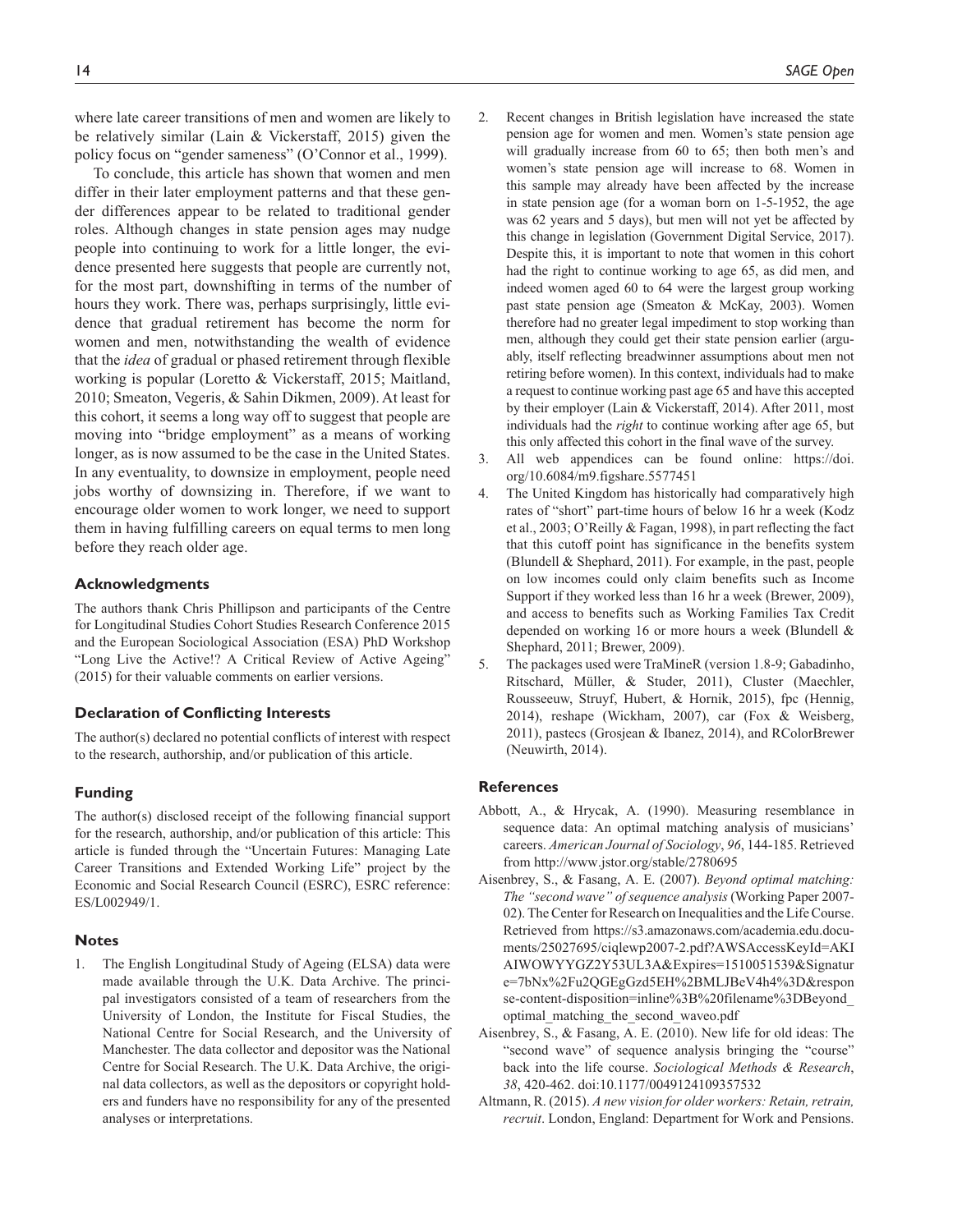- Banks, J., Emmerson, C., & Tetlow, G. (2007). *Healthy retirement or unhealthy inactivity: How important are financial incentives in explaining retirement*. London, England: Institute for Fiscal Studies.
- Biemann, T., & Datta, D. K. (2014). Analyzing sequence data: Optimal matching in management research. *Organizational Research Methods*, *17*, 51-76. doi:10.1177/1094428113499408
- Blundell, R., & Shephard, A. (2011). Employment, hours of work and the optimal taxation of low-income families. *Review of Economic Studies*, *79*, 481-510. doi:10.1093/restud/rdr034
- Borghetto, E. (2014). Legislative processes as sequences: Exploring temporal trajectories of Italian law-making by means of sequence analysis. *International Review of Administrative Sciences*, *80*, 553-576. doi:10.1177/0020852313517996
- Brewer, M. (2009). *How do income-support systems in the UK affect labour force participation?* (Working Paper 27). Uppsala, Sweden: IFAU–Institute for Labour Market Policy Evaluation. Retrieved from<http://hdl.handle.net/10419/45768>
- Brzinsky-Fay, C. (2007). Lost in transition? Labour market entry sequences of school leavers in Europe. *European Sociological Review*, *23*, 409-422. doi:10.1093/esr/jcm011
- Calvo, E., Madero-Cabib, I., & Staudinger, U. M. (2017). Retirement sequences of older Americans: Moderately destandardized and highly stratified across gender, class, and race. *The Gerontologist*. Advance online publication. doi:10.1093/ geront/gnx052
- Chandler, D., & Tetlow, G. (2014). *Retirement in the 21st century* (IFS Report R98). London, England: Joseph Rowntree Foundation/Institute for Fiscal Studies.
- Crawford, R., & Tetlow, G. (2010). Employment, retirement and pensions. In J. Banks, C. Lessof, J. Nazroo, N. Rogers, M. Stafford, & A. Steptoe (Eds.), *Financial circumstances, health and well-being of the older population in England* (pp. 11-75). London, England: Institute for Fiscal Studies.
- Cridland, J. (2016). *Independent review of the state pension age: Interim report October 2016*. Retrieved from [https://www.](https://www.gov.uk/government/uploads/system/uploads/attachment_data/file/559943/independent-review-of-the-state-pension-age-interim-report.pdf) [gov.uk/government/uploads/system/uploads/attachment\\_data/](https://www.gov.uk/government/uploads/system/uploads/attachment_data/file/559943/independent-review-of-the-state-pension-age-interim-report.pdf) [file/559943/independent-review-of-the-state-pension-age](https://www.gov.uk/government/uploads/system/uploads/attachment_data/file/559943/independent-review-of-the-state-pension-age-interim-report.pdf)[interim-report.pdf](https://www.gov.uk/government/uploads/system/uploads/attachment_data/file/559943/independent-review-of-the-state-pension-age-interim-report.pdf)
- Damman, M., Henkens, K., & Kalmijn, M. (2014). *Family histories and women's retirement: The role of childbearing and marital experiences* (Netspar Discussion Papers DP05/2014- 033). Retrieved from [http://papers.ssrn.com/sol3/papers.](http://papers.ssrn.com/sol3/papers.cfm?abstract_id=2471444##) [cfm?abstract\\_id=2471444##](http://papers.ssrn.com/sol3/papers.cfm?abstract_id=2471444##)
- De Preter, H., Van Looy, D., Mortelmans, D., & Denaeghel, K. (2013). Retirement timing in Europe: The influence of individual work and life factors. *The Social Science Journal*, *50*, 145-151. doi:10.1016/j.soscij.2013.03.006
- Dex, S., Ward, K., & Joshi, H. (2008). Changes in women's occupations and occupational mobility over 25 years. In J. Scott, S. Dex, & J. Joshi (Eds.), *Women and employment: Changing lives and new challenges* (pp. 54-80). Cheltenham, UK: Edward Elgar.
- Ebbinghaus, B. (2006). *Reforming early retirement in Europe, Japan and the USA*. Oxford, UK: Oxford University Press.
- Elzinga, C. H. (2003). Sequence similarity: A nonaligning technique. *Sociological Methods & Research*, *32*, 3-29. doi:10.1177/0049124103253373
- Elzinga, C. H. (2007). *Sequence analysis: Metric representations of categorical time series*. Retrieved from [https://www.](https://www.researchgate.net/profile/Cees_Elzinga/publication/228982046_Sequence_analysis_Metric_representations_of_categorical_time_series/links/5464a15e0cf2c0c6aec64294.pdf) [researchgate.net/profile/Cees\\_Elzinga/publication/228982046\\_](https://www.researchgate.net/profile/Cees_Elzinga/publication/228982046_Sequence_analysis_Metric_representations_of_categorical_time_series/links/5464a15e0cf2c0c6aec64294.pdf)

Sequence analysis Metric representations of categorical [time\\_series/links/5464a15e0cf2c0c6aec64294.pdf](https://www.researchgate.net/profile/Cees_Elzinga/publication/228982046_Sequence_analysis_Metric_representations_of_categorical_time_series/links/5464a15e0cf2c0c6aec64294.pdf)

- Esping-Andersen, G. (1990). *The three worlds of welfare capitalism*. Princeton, NJ: Princeton University Press.
- Everitt, B. S., Landau, S., Leese, M., & Stahl, D. (2011). *Wiley series in probability and statistics: Cluster analysis* (5th ed.). Chichester, UK: John Wiley.
- Fasang, A. E. (2009). *Social policy and temporal patterns of retirement: Evidence from Germany and Britain* (Working paper). Retrieved from [https://www.iser.essex.ac.uk/files/conferences/](https://www.iser.essex.ac.uk/files/conferences/bhps/2009/abstracts/Anette_Fasang.pdf) [bhps/2009/abstracts/Anette\\_Fasang.pdf](https://www.iser.essex.ac.uk/files/conferences/bhps/2009/abstracts/Anette_Fasang.pdf)
- Fasang, A. E. (2010). Retirement: Institutional pathways and individual trajectories in Britain and Germany. *Sociological Research Online*, *15*(2), 1-16. doi:10.5153/sro.2110
- Fasang, A. E. (2012). Retirement patterns and income inequality. *Social Forces*, *90*, 685-711. doi:10.1093/sf/sor015
- Fasang, A. E., & Raab, M. (2014). Beyond transmission: Intergenerational patterns of family formation among middle-class American families. *Demography*, *51*, 1703-1728. doi:10.1007/s13524-014-0322-9
- Fox, J., & Weisberg, S. (2011). *An {R} companion to applied regression* (2nd ed.). Thousand Oaks, CA: Sage. Retrieved from <http://socserv.socsci.mcmaster.ca/jfox/Books/Companion>
- Gabadinho, A., Ritschard, G., Müller, N. S., & Studer, M. (2011). Analyzing and visualizing state sequences in R with TraMineR. *Journal of Statistical Software*, *40*(4), 1-37. Retrieved from <http://www.jstatsoft.org/v40/i04/>
- Giandrea, M. D., Cahill, K. E., & Quinn, J. F. (2009). Bridge jobs a comparison across cohorts. *Research on Aging*, *31*, 549-576.
- Government Digital Service. (2016). *Part-time workers' rights*. London, England: Government Digital Service. Retrieved from <https://www.gov.uk/part-time-worker-rights>
- Government Digital Service. (2017). *State pension calculator*. Retrieved from<https://www.gov.uk/calculate-state-pension>
- Grosjean, P., & Ibanez, F. (2014). *Pastecs: Package for analysis of space-time ecological series* (R Package Version 1.3-18). Retrieved from<http://CRAN.R-project.org/package=pastecs>
- Grundy, E. M., & Tomassini, C. (2010). Marital history, health and mortality among older men and women in England and Wales. *BMC Public Health*, *10*, 554.
- Han, S. K., & Moen, P. (1999). Clocking out: Temporal patterning of retirement. *American Journal of Sociology*, *105*, 191-236. doi:10.1086/210271
- Harkness, S., & Evans, M. (2011). The employment effects of recession on couples in the UK: Women's and household employment prospects and partners' job loss. *Journal of Social Policy*, *40*, 675-693. doi:10.1017/S0047279411000201
- Hennig, C. (2014). *fpc: Flexible procedures for clustering* (R Package Version 2.1-9). Retrieved from [http://CRAN.R](http://CRAN.R-project.org/package=fpc)[project.org/package=fpc](http://CRAN.R-project.org/package=fpc)
- Henretta, J. C., O'Rand, A. M., & Chan, C. G. (1993). Joint role investments and synchronization of retirement: A sequential approach to couples' retirement timing. *Social Forces*, *71*, 981-1000.
- Hofacker, D. (2010). *Older workers in a globalizing world: An international comparison of retirement and late-career patterns in Western industrialized countries*. Cheltenham, UK: Edward Elgar.
- Humphrey, A., Costigan, P., Pickering, K., Stratford, N., Barnes, M., & Britain, G. (2003). *Factors affecting the labour market participation of older workers*. Corporate Document Services. Retreived from [http://praha.vupsv.cz/fulltext/ul\\_363.pdf](http://praha.vupsv.cz/fulltext/ul_363.pdf)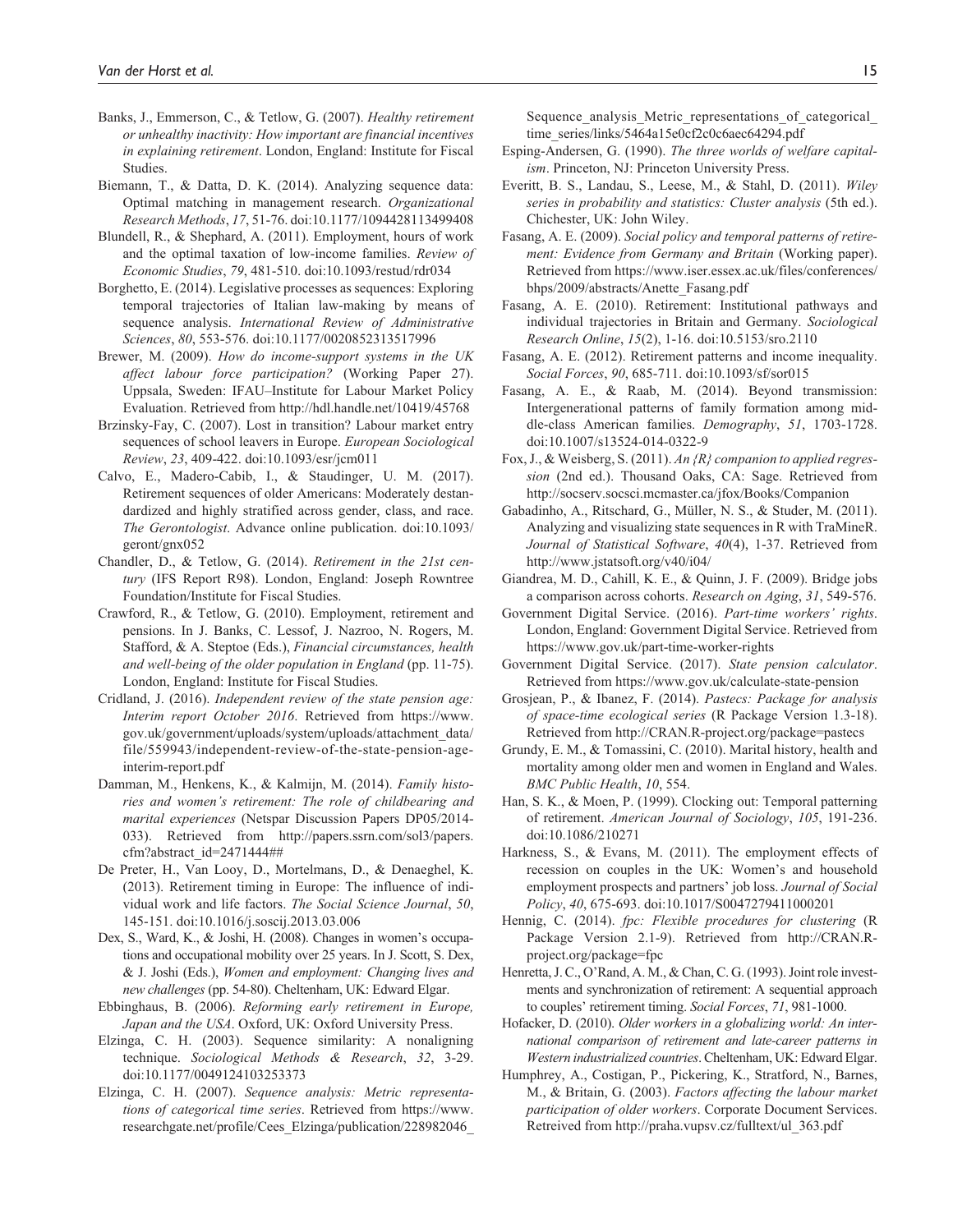- Jia, Z. (2005). Labor supply of retiring couples and heterogeneity in household decision-making structure. *Review of Economics of the Household*, *3*, 215-233.
- Kanabar, R. (2012). *Unretirement in England: An empirical perspective*. York, UK: University of York.
- Kaufman, L., & Rousseeuw, P. J. (1990). *Finding groups in data: An introduction to cluster analysis*. New York, NY: Wiley.
- Kodz, J., Davis, S., Lain, D., Strebler, M., Rick, J., Bates, P., . . . Pamer, S. (2003). *Working long hours: A review of the evidence* (Volume 1—Main Report, Employment Relations Research Series No. 16). London, England: Department of Trade and Industry, The Institute for Employment Studies.
- Komp, K., van Tilburg, T., & van Groenou, M. B. (2010). Paid work between age 60 and 70 years in Europe: A matter of socio-economic status. *International Journal of Ageing and Later Life*, *5*(1), 45-75.
- Lain, D. (2011). Helping the poorest help themselves? Working past 65 in England and the USA. *Journal of Social Policy*, *40*, 493-512.
- Lain, D. (2016). *Reconstructing retirement: Work and welfare in the UK and USA*. Bristol, UK: Policy Press.
- Lain, D., & Vickerstaff, S. (2014). Working beyond retirement age: Lessons for policy. In S. Harper & K. Hamblin (Eds.), *International handbook on ageing and public policy*. Cheltenham, UK: Edward Elgar.
- Lain, D., & Vickerstaff, S. (2015). *National report: United Kingdom*. Berlin, Germany: Federal Ministry of Labour and Social Affairs and Federal Institute for Occupational Safety and Health. Retrieved from [http://www.jp-demographic.eu/](http://www.jp-demographic.eu/wp-content/uploads/2015/07/UK-National-Report.pdf) [wp-content/uploads/2015/07/UK-National-Report.pdf](http://www.jp-demographic.eu/wp-content/uploads/2015/07/UK-National-Report.pdf)
- Loretto, W., & Vickerstaff, S. (2013). The domestic and gendered context for retirement. *Human Relations*, *66*, 65-86. doi:10.1177/0018726712455832
- Loretto, W., & Vickerstaff, S. (2015). Gender, age and flexible working in later life. *Work, Employment and Society*, *29*, 1-17. doi:10.1177/0950017014545267
- Lyonette, C., Kaufman, G., & Crompton, R. (2011). "We both need to work" maternal employment, childcare and health care in Britain and the USA. *Work, Employment and Society*, *25*, 34-50.
- Maechler, M., Rousseeuw, P., Struyf, A., Hubert, M., & Hornik, K. (2015). *Cluster: Cluster analysis basics and extensions* (R Package Version, 2.0.1). Retreived from [https://www.research](https://www.researchgate.net/publication/272176869_Cluster_Cluster_Analysis_Basics_and_Extensions)[gate.net/publication/272176869\\_Cluster\\_Cluster\\_Analysis\\_](https://www.researchgate.net/publication/272176869_Cluster_Cluster_Analysis_Basics_and_Extensions) [Basics\\_and\\_Extensions](https://www.researchgate.net/publication/272176869_Cluster_Cluster_Analysis_Basics_and_Extensions)
- Maitland, A. (2010). *Working better: The over 50s, the new work generation*. Manchester, UK: Equality and Human Rights Commission.
- Marmot, M., Oldfield, Z., Clemens, S., Blake, M., Phelps, A., Nazroo, J., . . . Banks, J. (2015). *English Longitudinal Study of Ageing: Waves 0-6, 1998-2013* [data collection] (23rd ed., UK Data Service, SN: 5050). doi:10.5255/UKDA-SN-5050-10
- Moen, P. (2004). Midcourse: Navigating retirement and a new life stage. In J. T. Mortimer & M. J. Shanahan (Eds.), *Handbook of the life course* (pp. 269-291). New York, NY: Springer Science + Business Media.
- Moen, P. (2016). *Encore adulthood boomers on the edge of risk, renewal and purpose*. Oxford, UK: Oxford University Press.
- Neuwirth, E. (2014). *RColorBrewer: ColorBrewer palettes* (R Package Version 1.1-2). Retrieved from [http://CRAN.R](http://CRAN.R-project.org/package=RColorBrewer)[project.org/package=RColorBrewer](http://CRAN.R-project.org/package=RColorBrewer)
- Nordenmark, M., & Stattin, M. (2009). Psychosocial wellbeing and reasons for retirement in Sweden. *Ageing & Society*, *29*, 413-430.
- O'Connor, J. S., Orloff, A. S., & Shaver, S. (1999). *States, markets, families: Gender, liberalism and social policy in Australia, Canada, Great Britain and the United States*. Cambridge, UK: Cambridge University Press.
- Office for National Statistics. (2013). *Women in the labour market*. London, England: Author.
- Office for National Statistics. (2016). *National life tables, UK: 2013–2015*. London, England: Author.
- O'Reilly, J., & Fagan, C. (Eds.). (1998). *Part-time prospects: An international comparison of part-time work in Europe, North America and the Pacific Rim*. London, England: Routledge.
- Organisation for Economic Co-Operation and Development. (2012). *Education at a glance*. Paris, France: Author.
- Parker, S. C., & Rougier, J. C. (2007). The retirement behaviour of the self-employed in Britain. *Applied Economics*, *39*, 697-713. doi:10.1080/00036840500447807
- Partitioning Around Medoids. (n.d.). Retrieved from [http://stat.](http://stat.ethz.ch/R-manual/R-patched/library/cluster/html/pam.html) [ethz.ch/R-manual/R-patched/library/cluster/html/pam.html](http://stat.ethz.ch/R-manual/R-patched/library/cluster/html/pam.html)
- Phillipson, C. (2015). The political economy of longevity: Developing new forms of solidarity for later life. *The Sociological Quarterly*, *56*, 80-100.
- Phillipson, C., Vickerstaff, S., & Lain, D. (2016). Achieving fuller working lives: Labour market and policy issues in the United Kingdom. *Australian Journal of Social Issues*, *51*, 187-204.
- Pienta, A. M., & Hayward, M. D. (2002). Who expects to continue working after age 62? The retirement plans of couples. *Journals of Gerontology, Series B: Psychological Sciences and Social Sciences*, *57*(4), S199-S208.
- Radl, J. (2013). Labour market exit and social stratification in Western Europe: The effects of social class and gender on the timing of retirement. *European Sociological Review*, *29*, 654- 668. doi:10.1093/esr/jcs045
- R Core Team. (2015). *R: A language and environment for statistical computing* (R Foundation for Statistical Computing). Vienna, Austria. Available from<http://www.R-project.org/>
- Reynolds, A. P., Richards, G., De la Iglesia, B., & Rayward-Smith, V. J. (2006). Clustering rules: A comparison of partitioning and hierarchical clustering algorithms. *Journal of Mathematical Modelling and Algorithms*, *5*, 475-504. doi:10.1007/s10852-005-9022-1
- Riekhoff, A.-J. (2016). De-standardisation and differentiation of retirement trajectories in the context of extended working lives in the Netherlands. *Economic and Industrial Democracy*. Advance online publication. doi:10.1177/0143831X16669593
- Robards, J., Evandrou, M., Falkingham, J., & Vlachantoni, A. (2012). Marital status, health and mortality. *Maturitas*, *73*, 295-299.
- Smeaton, D., & McKay, S. (2003). *Working after state pension age: Quantitative analysis* (Research Report No. 182). Leeds, UK: Department for Work and Pensions.
- Smeaton, D., Vegeris, S., & Sahin Dikmen, M. (2009). *Older Workers: Employment preferences, barriers and solutions* (Research Report No. 43). Manchester, UK: Equality and Human Rights Commission.
- Sugie, N. F. (2014). Pounding the pavement: Searching and working after prison. In N. F. Sugie (Ed.), *Finding work: A smartphone study of job searching, social contacts, and wellbeing after prison* (A dissertation presented to the Faculty of Princeton University in Candidacy for the Degree of Doctor of